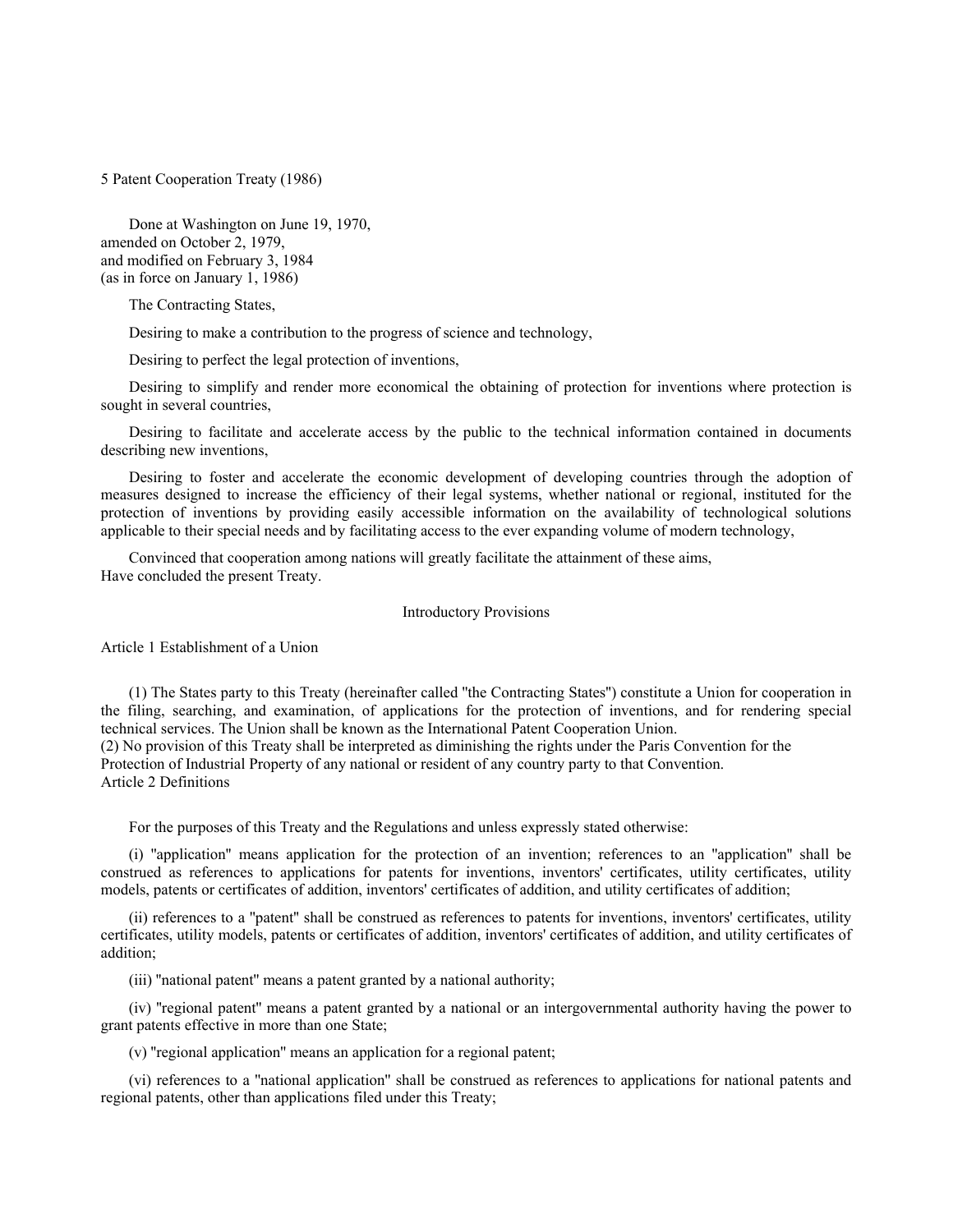(vii) ''international application'' means an application filed under this Treaty;

(viii) references to an ''application'' shall be construed as references to international applications and national applications;

(ix) references to a ''patent'' shall be construed as references to national patents and regional patents;

(x) references to ''national law'' shall be construed as references to the national law of a Contracting State or, where a regional application or a regional patent is involved, to the treaty providing for the filing of regional applications or the granting of regional patents;

(xi) ''priority date,'' for the purpose of computing time limits, means:

(a) where the international application contains a priority claim under Article 8, the filing date of the application whose priority is so claimed;

(b) where the international application contains several priority claims under Article 8, the filing date of the earliest application whose priority is so claimed;

(c) where the international application does not contain any priority claim under Article 8, the international filing date of such application;

(xii) ''national Office'' means the government authority of a Contracting State entrusted with the granting of patents; references to a ''national Office'' shall be construed as referring also to any intergovernmental authority which several States have entrusted with the task of granting regional patents, provided that at least one of those States is a Contracting State, and provided that the said States have authorized that authority to assume the obligations and exercise the powers which this Treaty and the Regulations provide for in respect of national Offices;

(xiii) ''designated Office'' means the national Office of or acting for the State designated by the applicant under Chapter I of this Treaty;

(xiv) ''elected Office'' means the national Office of or acting for the State elected by the applicant under Chapter II of this Treaty;

(xv) ''receiving Office'' means the national Office or the intergovernmental organization with which the international application has been filed;

(xvi) ''Union'' means the International Patent Cooperation Union;

(xvii) ''Assembly'' means the Assembly of the Union;

(xviii) ''Organization'' means the World Intellectual Property Organization;

(xix) ''International Bureau'' means the International Bureau of the Organization and, as long as it subsists, the United International Bureaux for the Protection of Intellectual Property (BIRPI);

(xx) ''Director General'' means the Director General of the Organization and, as long as BIRPI subsists, the Director of BIRPI. Chapter I International Application and International Search

Article 3 The International Application

(1) Applications for the protection of inventions in any of the Contracting States may be filed as international applications under this Treaty.

(2) An international application shall contain, as specified in this Treaty and the Regulations, a request, a description, one or more claims, one or more drawings (where required), and an abstract.

(3) The abstract merely serves the purpose of technical information and cannot be taken into account for any other purpose, particularly not for the purpose of interpreting the scope of the protection sought.

(4) The international application shall:

(i) be in a prescribed language;

(ii) comply with the prescribed physical requirements;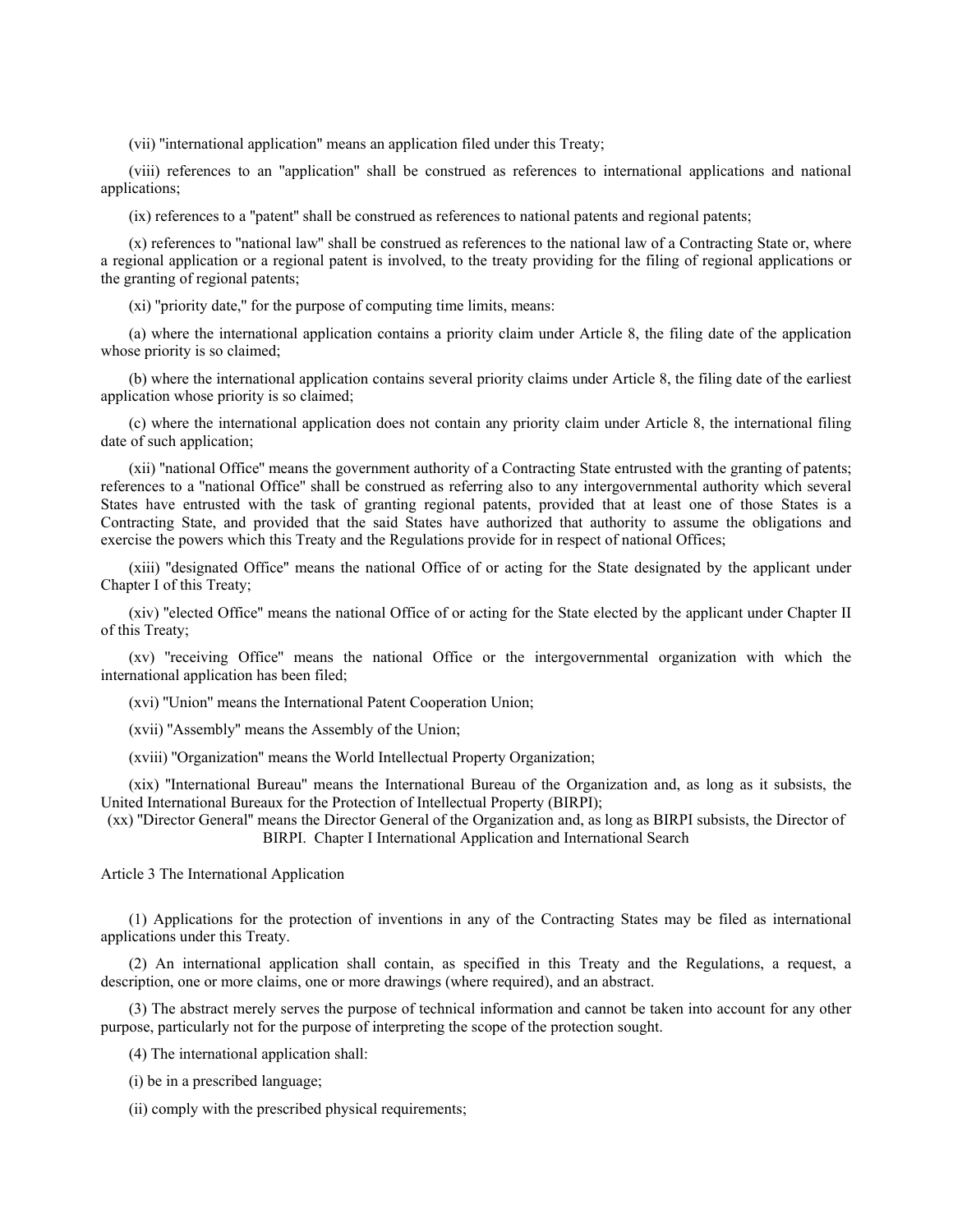(iii) comply with the prescribed requirement of unity of invention; (iv) be subject to the payment of the prescribed fees.

Article 4 The Request

(1) The request shall contain:

(i) a petition to the effect that the international application be processed according to this Treaty;

(ii) the designation of the Contracting State or States in which protection for the invention is desired on the basis of the international application (''designated States''); if for any designated State a regional patent is available and the applicant wishes to obtain a regional patent rather than a national patent, the request shall so indicate; if, under a treaty concerning a regional patent, the applicant cannot limit his application to certain of the States party to that treaty, designation of one of those States and the indication of the wish to obtain the regional patent shall be treated as designation of all the States party to that treaty; if, under the national law of the designated State, the designation of that State has the effect of an [sic] application for a regional patent, the designation of the said State shall be treated as an indication of the wish to obtain the regional patent;

(iii) the name of and other prescribed data concerning the applicant and the agent (if any);

(iv) the title of the invention;

(v) the name of and other prescribed data concerning the inventor where the national law of at least one of the designated States requires that these indications be furnished at the time of filing a national application. Otherwise, the said indications may be furnished either in the request or in separate notices addressed to each designated Office whose national law requires the furnishing of the said indications but allows that they be furnished at a time later than that of the filing of a national application.

(2) Every designation shall be subject to the payment of the prescribed fee within the prescribed time limit.

(3) Unless the applicant asks for any of the other kinds of protection referred to in Article 43, designation shall mean that the desired protection consists of the grant of a patent by or for the designated State. For the purposes of this paragraph, Article 2(ii) shall not apply.

(4) Failure to indicate in the request the name and other prescribed data concerning the inventor shall have no consequence in any designated State whose national law requires the furnishing of the said indications but allows that they be furnished at a time later than that of the filing of a national application. Failure to furnish the said indications in a separate notice shall have no consequence in any designated State whose national law does not require the furnishing of the said indications.

## Article 5 The Description

The description shall disclose the invention in a manner sufficiently clear and complete for the invention to be carried out by a person skilled in the art.

# Article 6 The Claims

The claim or claims shall define the matter for which protection is sought. Claims shall be clear and concise. They shall be fully supported by the description.

Article 7 The Drawings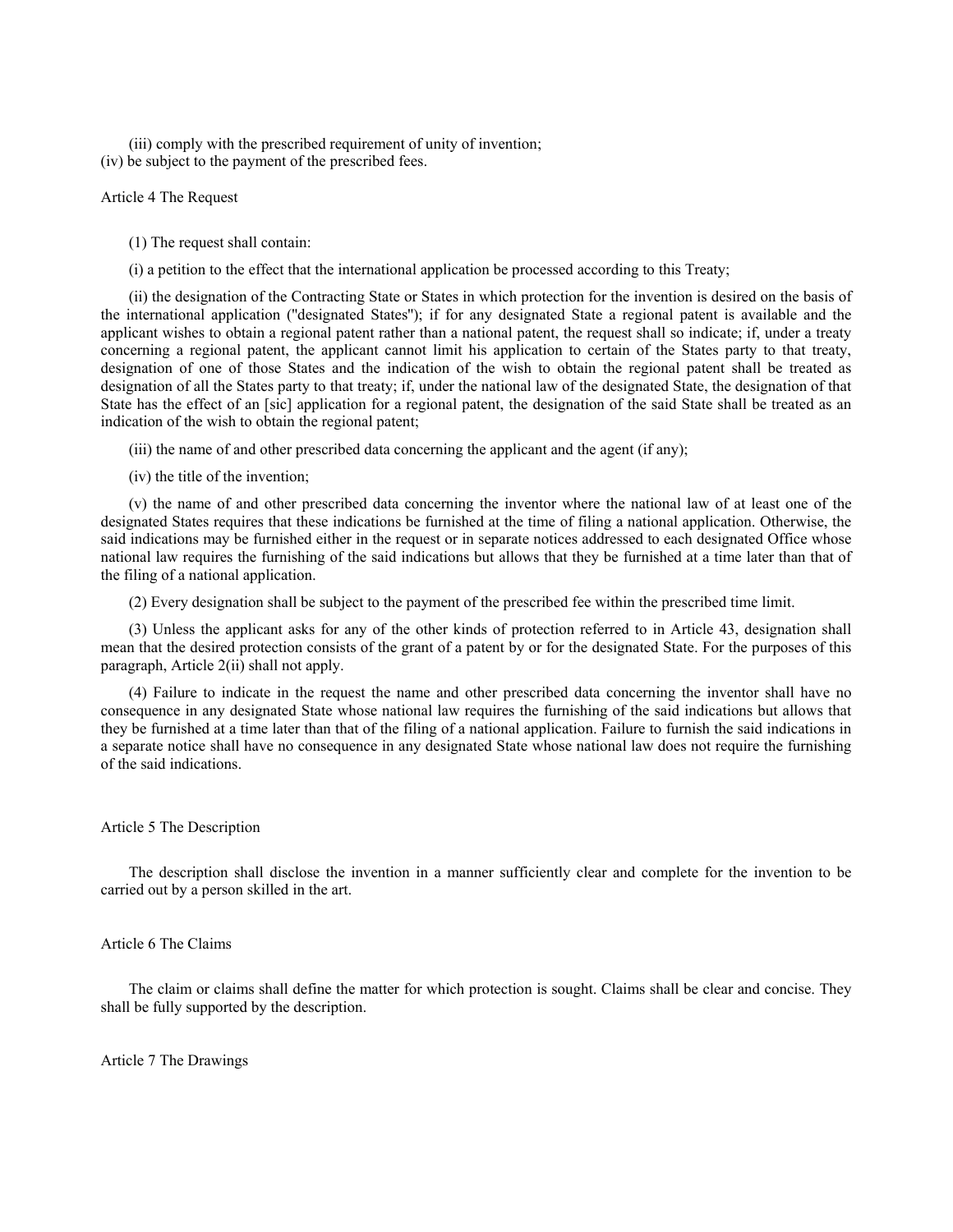(1) Subject to the provisions of paragraph (2)(ii), drawings shall be required when they are necessary for the understanding of the invention.

(2) Where, without being necessary for the understanding of the invention, the nature of the invention admits of illustration by drawings:

(i) the applicant may include such drawings in the international application when filed.

(ii) any designated Office may require that the applicant file such drawings with it within the prescribed time limit.

#### Article 8 Claiming Priority

(1) The international application may contain a declaration, as prescribed in the Regulations, claiming the priority of one or more earlier applications filed in or for any country party to the Paris Convention for the Protection of Industrial Property.

(2)(a) Subject to the provisions of subparagraph (b), the conditions for, and the effect of, any priority claim declared under paragraph (1) shall be as provided in Article 4 of the Stockholm Act of the Paris Convention for the Protection of Industrial Property.

(b) The international application for which the priority of one or more earlier applications filed in or for a Contracting State is claimed may contain the designation of that State. Where, in the international application, the priority of one or more national applications filed in or for a designated State is claimed, or where the priority of an international application having designated only one State is claimed, the conditions for, and the effect of, the priority claim in that State shall be governed by the national law of that State.

## Article 9 The Applicant

(1) Any resident or national of a Contracting State may file an international application.

(2) The Assembly may decide to allow the residents and the nationals of any country party to the Paris Convention for the Protection of Industrial Property which is not party to this Treaty to file international applications.

(3) The concepts of residence and nationality, and the application of those concepts in cases where there are several applicants or where the applicants are not the same for all the designated States, are defined in the Regulations.

*NOTE: The PCT Assembly has not as yet allowed residents or nationals of non-PCT member countries to file PCT international applications.*

## Article 10 The Receiving Office

The international application shall be filed with the prescribed receiving Office, which will check and process it as provided in this Treaty and the Regulations.

Article 11 Filing Date and Effects of the International Application

(1) The receiving Office shall accord as the international filing date the date of receipt of the international application, provided that that Office has found that, at the time of receipt:

(i) the applicant does not obviously lack, for reasons of residence or nationality, the right to file an international application with the receiving Office,

(ii) the international application is in the prescribed language,

(iii) the international application contains at least the following elements: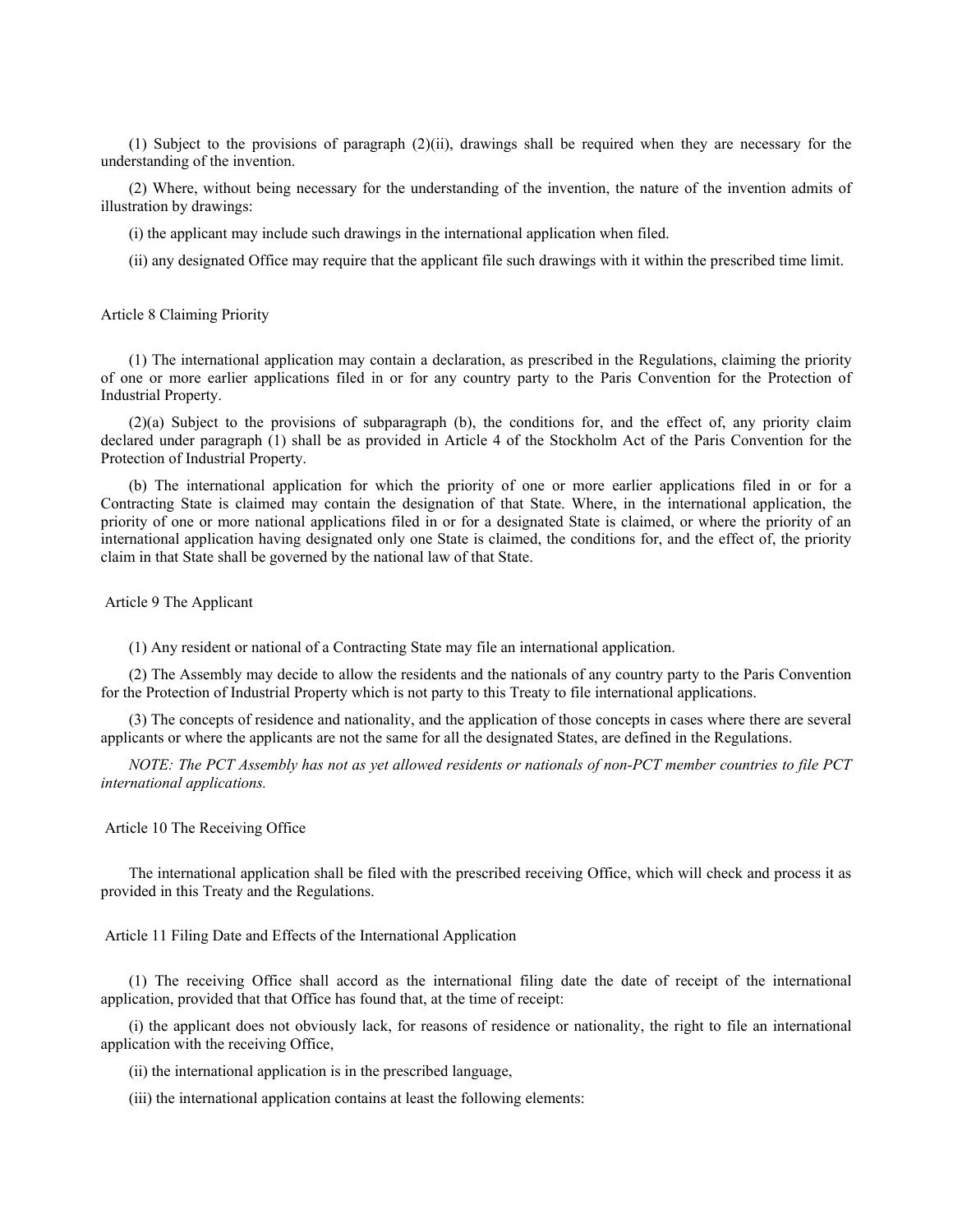(a) an indication that it is intended as an international application,

(b) the designation of at least one Contracting State,

(c) the name of the applicant, as prescribed,

(d) a part which on the face of it appears to be a claim or claims.

(2)(a) If the receiving Office finds that the international application did not, at the time of receipt, fulfill the requirements listed in paragraph (1), it shall, as provided in the Regulations, invite the applicant to file the required correction.

(b) If the applicant complies with the invitation, as provided in the Regulations, the receiving Office shall accord as the international filing date the date of receipt of the required correction.

(3) Subject to Article 64(4), any international application fulfilling the requirement [sic] listed in items (i) to (iii) of paragraph (1) and accorded an international filing date shall have the effect of a regular national application in each designated State as of the international filing date, which date shall be considered to be the actual filing date in each designated State.

(4) Any international application fulfilling the requirements listed in items (i) to (iii) of paragraph (1) shall be equivalent to a regular national filing within the meaning of the Paris Convention for the Protection of Industrial Property.

 Article 12 Transmittal of the International Application to the International Bureau and the International Searching Authority

(1) One copy of the international application shall be kept by the receiving Office (''home copy''), one copy (''record copy'') shall be transmitted to the International Bureau, and another copy (''search copy'') shall be transmitted to the competent International Searching Authority referred to in Article 16, as provided in the Regulations.

(2) The record copy shall be considered the true copy of the international application.

(3) The international application shall be considered withdrawn if the record copy has not been received by the International Bureau within the prescribed time limit.

Article 13 Availability of Copy of the International Application to the Designated Offices

(1) Any designated Office may ask the International Bureau to transmit to it a copy of the international application prior to the communication provided for in Article 20, and the International Bureau shall transmit such copy to the designated Office as soon as possible after the expiration of one year from the priority date.

(2)(a) The applicant may, at any time, transmit a copy of his international application to any designated Office.

(b) The applicant may, at any time, ask the International Bureau to transmit a copy of his international application to any designated Office, and the International Bureau shall transmit such copy to the designated Office as soon as possible.

(c) Any national Office may notify the International Bureau that it does not wish to receive copies as provided for in subparagraph (b), in which case that subparagraph shall not be applicable in respect of that Office.

Article 14 Certain Defects in the International Application

(1)(a) The receiving Office shall check whether the international application contains any of the following defects, that is to say:

(i) it is not signed as provided in the Regulations;

(ii) it does not contain the prescribed indications concerning the applicant;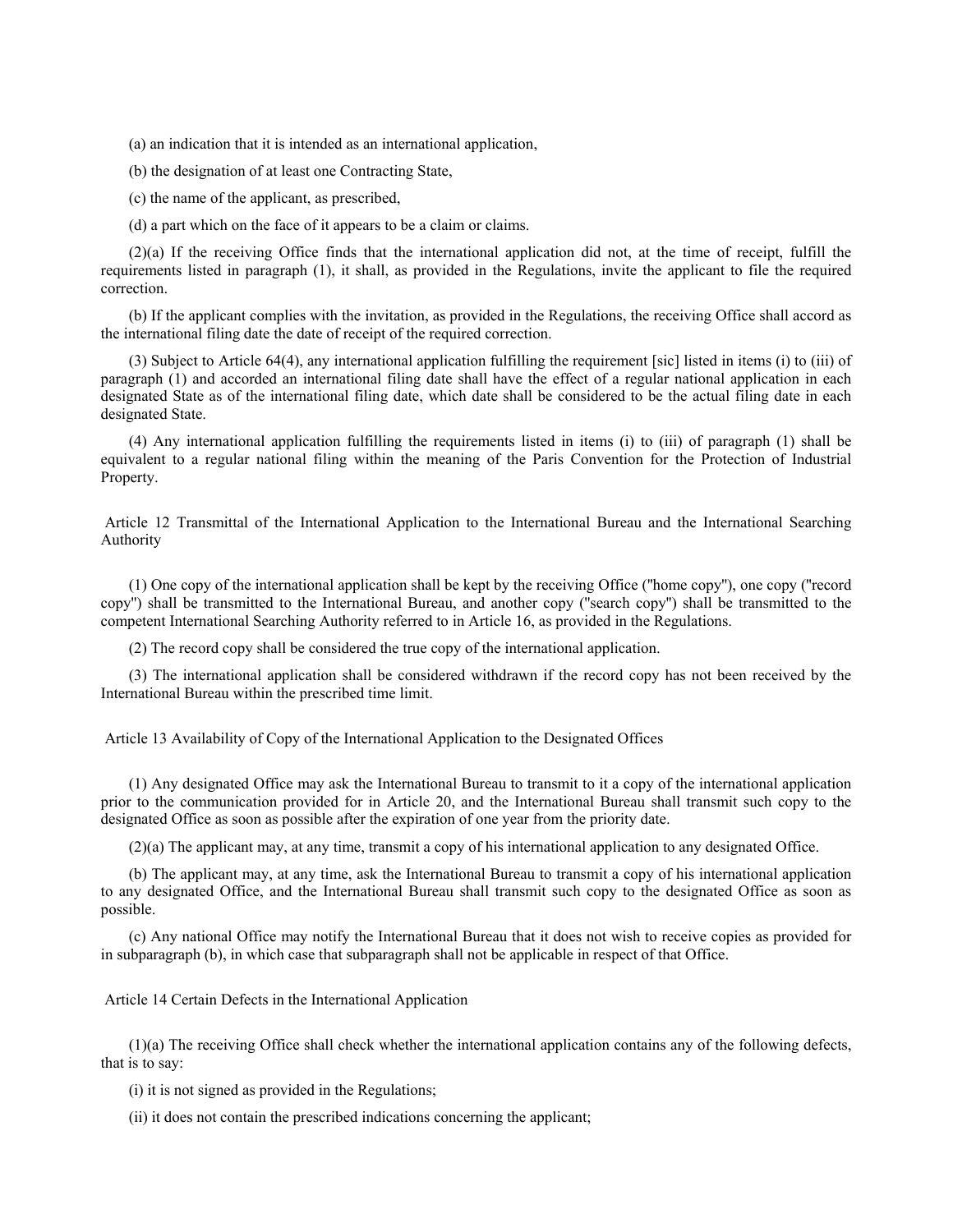(iii) it does not contain a title;

(iv) it does not contain an abstract;

(v) it does not comply to the extent provided in the Regulations with the prescribed physical requirements.

(b) If the receiving Office finds any of the said defects, it shall invite the applicant to correct the international application within the prescribed time limit, failing which that application shall be considered withdrawn and the receiving Office shall so declare.

(2) If the international application refers to drawings which, in fact, are not included in that application, the receiving Office shall notify the applicant accordingly and he may furnish them within the prescribed time limit and, if he does, the international filing date shall be the date on which the drawings are received by the receiving Office. Otherwise, any reference to the said drawings shall be considered non-existent.

 $(3)(a)$  If the receiving Office finds that, within the prescribed time limits, the fees prescribed under Article  $3(4)(iv)$ have not been paid, or no fee prescribed under Article 4(2) has been paid in respect of any of the designated States, the international application shall be considered withdrawn and the receiving Office shall so declare.

(b) If the receiving Office finds that the fee prescribed under Article 4(2) has been paid in respect of one or more (but less than all) designated States within the prescribed time limit, the designation of those States in respect of which it has not been paid within the prescribed time limit shall be considered withdrawn and the receiving Office shall so declare.

(4) If, after having accorded an international filing date to the international application, the receiving Office finds, within the prescribed time limit, that any of the requirements listed in items (i) to (iii) of Article 11(1) was not complied with at that date, the said application shall be considered withdrawn and the receiving Office shall so declare.

Article 15 The International Search

(1) Each international application shall be the subject of international search.

(2) The objective of the international search is to discover relevant prior art.

(3) International search shall be made on the basis of the claims, with due regard to the description and the drawings (if any).

(4) The International Searching Authority referred to in Article 16 shall endeavor to discover as much of the relevant prior art as its facilities permit, and shall, in any case, consult the documentation specified in the Regulations.

(5) If the national law of the Contracting State so permits, the applicant who files a national application with the national Office of or acting for such State may, subject to the conditions provided for in such law, request that a search similar to an international search (''international-type search'') be carried out on such application.

(b) If the national law of the Contracting State so permits, the national Office of or acting for such State may subject any national application filed with it to an international-type search.

(c) The international-type search shall be carried out by the International Searching Authority referred to in Article 16 which would be competent for an international search if the national application were an international application and were filed with the Office referred to in subparagraphs (a) and (b). If the national application is in a language which the International Searching Authority considers it is not equipped to handle, the international-type search shall be carried out on a translation prepared by the applicant in a language prescribed for international applications and which the International Searching Authority has undertaken to accept for international applications. The national application and the translation, when required, shall be presented in the form prescribed for international applications.

Article 16 The International Searching Authority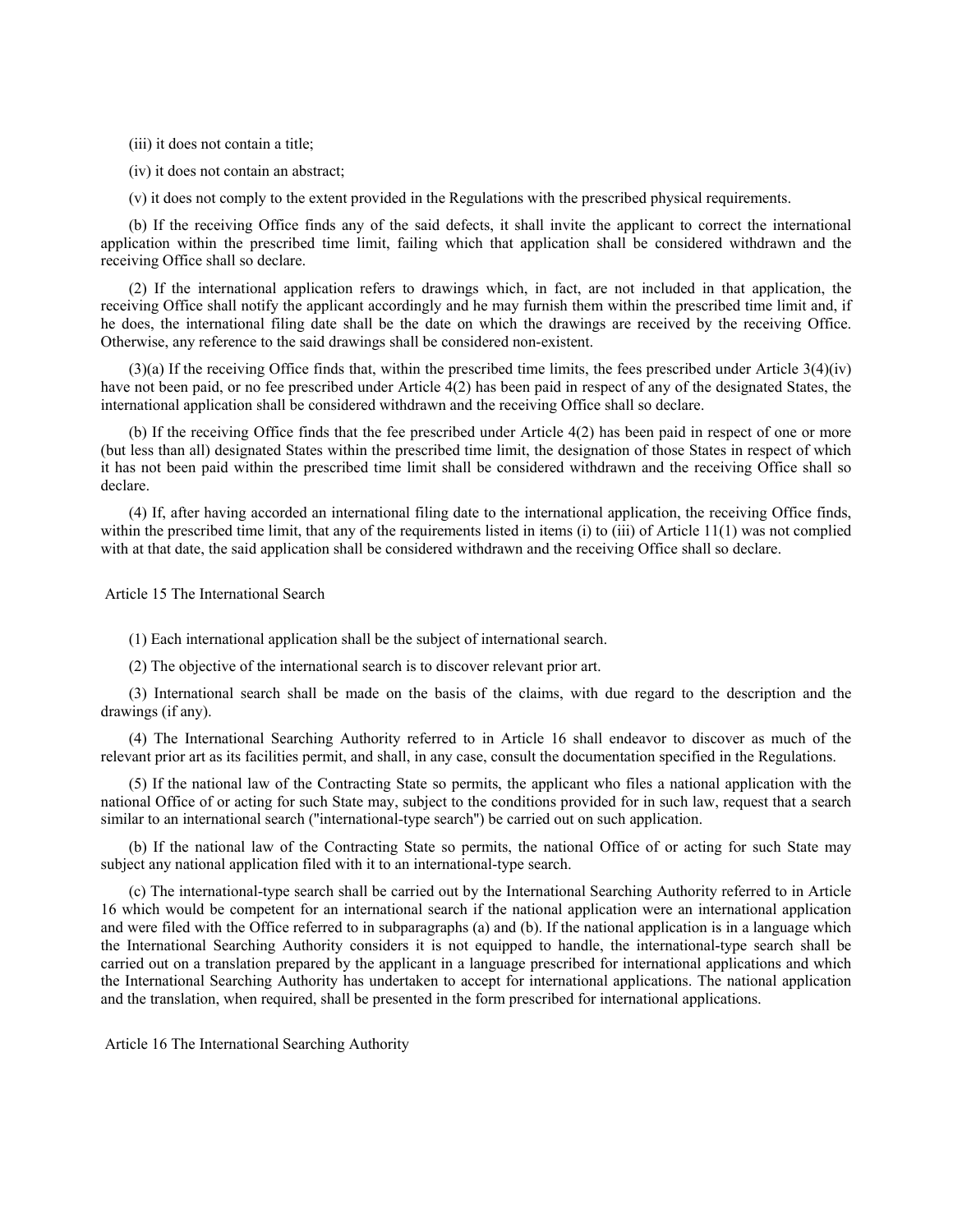(1) International search shall be carried out by an International Searching Authority, which may be either a national Office or an intergovernmental organization, such as the International Patent Institute, whose tasks include the establishing of documentary search reports on prior art with respect to inventions which are the subject of applications.

(2) If, pending the establishment of a single International Searching Authority, there are several International Searching Authorities, each receiving Office shall, in accordance with the provisions of the applicable agreement referred to in paragraph (3)(b), specify the International Searching Authority or Authorities competent for the searching of international applications filed with such Office.

(3)(a) International Searching Authorities shall be appointed by the Assembly. Any national Office and any intergovernmental organization satisfying the requirements referred to in subparagraph (c) may be appointed as International Searching Authority.

(b) Appointment shall be conditional on the consent of the national Office or intergovernmental organization to be appointed and the conclusion of an agreement, subject to approval by the Assembly, between such Office or organization and the International Bureau. The agreement shall specify the rights and obligations of the parties, in particular, the formal undertaking by the said Office or organization to apply and observe all the common rules of international search.

(c) The Regulations prescribe the minimum requirements, particularly as to manpower and documentation, which any Office or organization must satisfy before it can be appointed and must continue to satisfy while it remains appointed.

(d) Appointment shall be for a fixed period of time and may be extended for further periods.

(e) Before the Assembly makes a decision on the appointment of any national Office or intergovernmental organization, or on the extension of its appointment, or before it allows any such appointment to lapse, the Assembly shall hear the interested Office or organization and seek the advice of the Committee for Technical Cooperation referred to in Article 56 once that Committee has been established.

Article 17 Procedure before the International Searching Authority

(1) Procedure before the International Searching Authority shall be governed by the provisions of this Treaty, the Regulations, and the agreement which the International Bureau shall conclude, subject to this Treaty and the Regulations, with the said Authority.

(2)(a) If the International Searching Authority considers:

(i) that the international application relates to a subject matter which the International Searching Authority is not required, under the Regulations, to search, and in the particular case decides not to search, or

(ii) that the description, the claims, or the drawings, fail to comply with the prescribed requirements to such an extent that a meaningful search could not be carried out, the said Authority shall so declare and shall notify the applicant and the International Bureau that no international search report will be established.

(b) If any of the situations referred to in subparagraph (a) is found to exist in connection with certain claims only, the international search report shall so indicate in respect of such claims, whereas, for the other claims, the said report shall be established as provided in Article 18.

(3)(a) If the International Searching Authority considers that the international application does not comply with the requirement of unity of invention as set forth in the Regulations, it shall invite the applicant to pay additional fees. The International Searching Authority shall establish the international search report on those parts of the international application which relate to the invention first mentioned in the claims (''main invention'') and, provided the required additional fees have been paid within the prescribed time limit, on those parts of the international application which relate to inventions in respect of which the said fees were paid.

(b) The national law of any designated State may provide that, where the national Office of the State finds the invitation, referred to in subparagraph (a), of the International Searching Authority justified and where the applicant has not paid all additional fees, those parts of the international application which consequently have not been searched shall,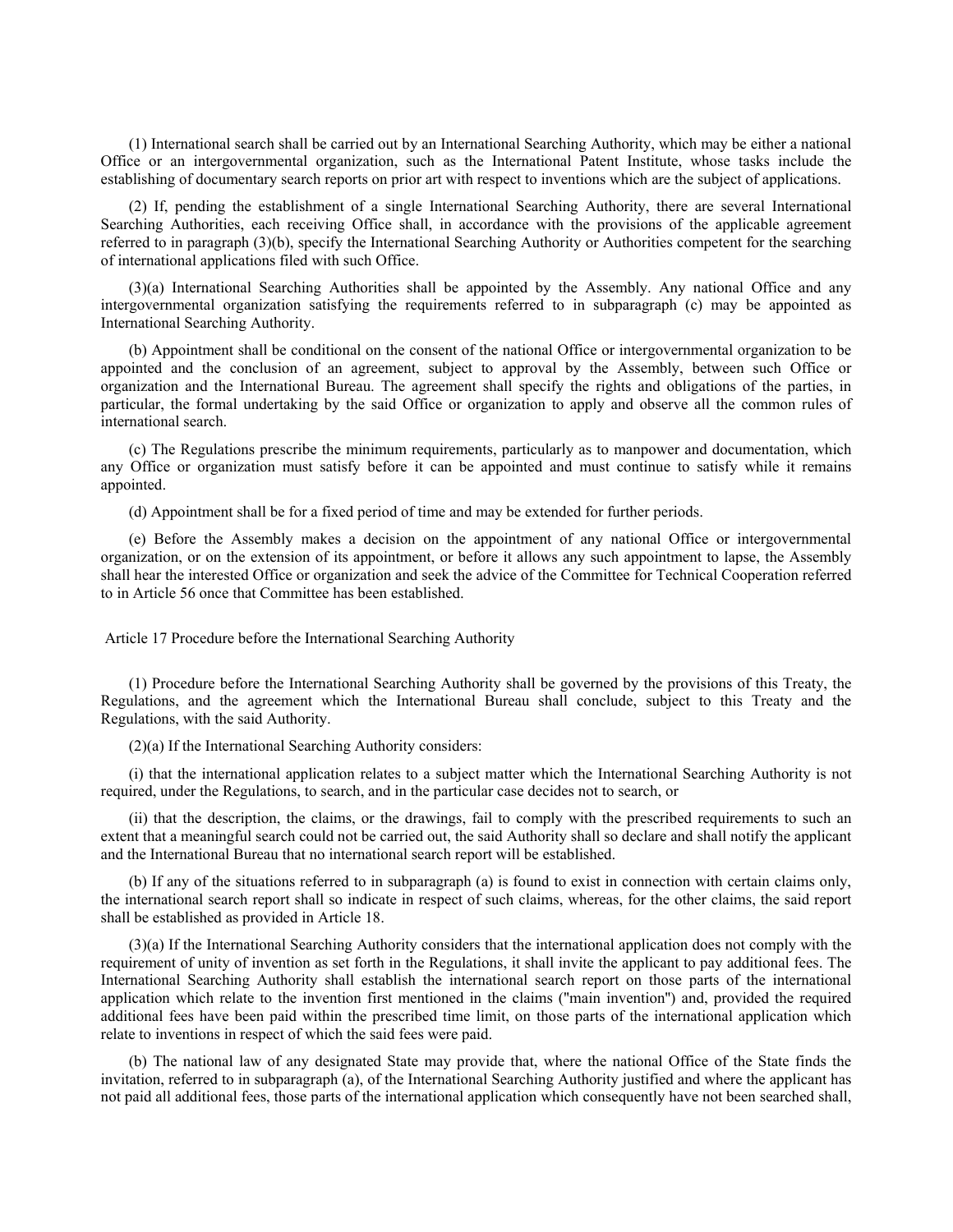as far as effects in the State are concerned, be considered withdrawn unless a special fee is paid by the applicant to the national Office of that State.

Article 18 The International Search Report

(1) The international search report shall be established within the prescribed time limit and in the prescribed form.

(2) The international search report shall, as soon as it has been established, be transmitted by the International Searching Authority to the applicant and the International Bureau.

(3) The international search report or the declaration referred to in Article 17(2)(a) shall be translated as provided in the Regulations. The translations shall be prepared by or under the responsibility of the International Bureau.

Article 19 Amendment of the Claims before the International Bureau

(1) The applicant shall, after having received the international search report, be entitled to one opportunity to amend the claims of the international application by filing amendments with the International Bureau within the prescribed time limit. He may at the same time, file a brief statement, as provided in the Regulations, explaining the amendments and indicating any impact that such amendments might have on the description and the drawings.

(2) The amendment shall not go beyond the disclosure in the international application as filed.

(3) If the national law of any designated State permits amendments to go beyond the said disclosure, failure to comply with paragraph (2) shall have no consequence in that State.

## Article 20 Communication to Designated Offices

(1)(a) The international application, together with the international search report (including any indication referred to in Article  $17(2)(b)$ ) or the declaration referred to in Article  $17(2)(a)$ , shall be communicated to each designated Office, as provided in the Regulations, unless the designated Office waives such requirement in its entirety or in part.

(b) The communication shall include the translation (as prescribed) of the said report or declaration.

(2) If the claims have been amended by virtue of Article 19(1), the communication shall either contain the full text of the claims both as filed and as amended or shall contain the full text of the claims as filed and specify the amendments, and shall include the statement, if any, referred to in Article 19(1).

(3) At the request of the designated Office or the applicant, the International Searching Authority shall send to the said Office or the applicant, respectively, copies of the documents cited in the international search report, as provided in the Regulations.

Article 21 International Publication

(1) The International Bureau shall publish international applications.

(2)(a) Subject to the exceptions provided for in subparagraph (b) and in Article 64(3), the international publication of the international application shall be effected promptly after the expiration of 18 months from the priority date of that application.

(b) The applicant may ask the International Bureau to publish his international application any time before the expiration of the time limit referred to in subparagraph (a). The International Bureau shall proceed accordingly, as provided in the Regulations.

(3) The international search report or the declaration referred to in Article  $17(2)(a)$  shall be published as prescribed in the Regulations.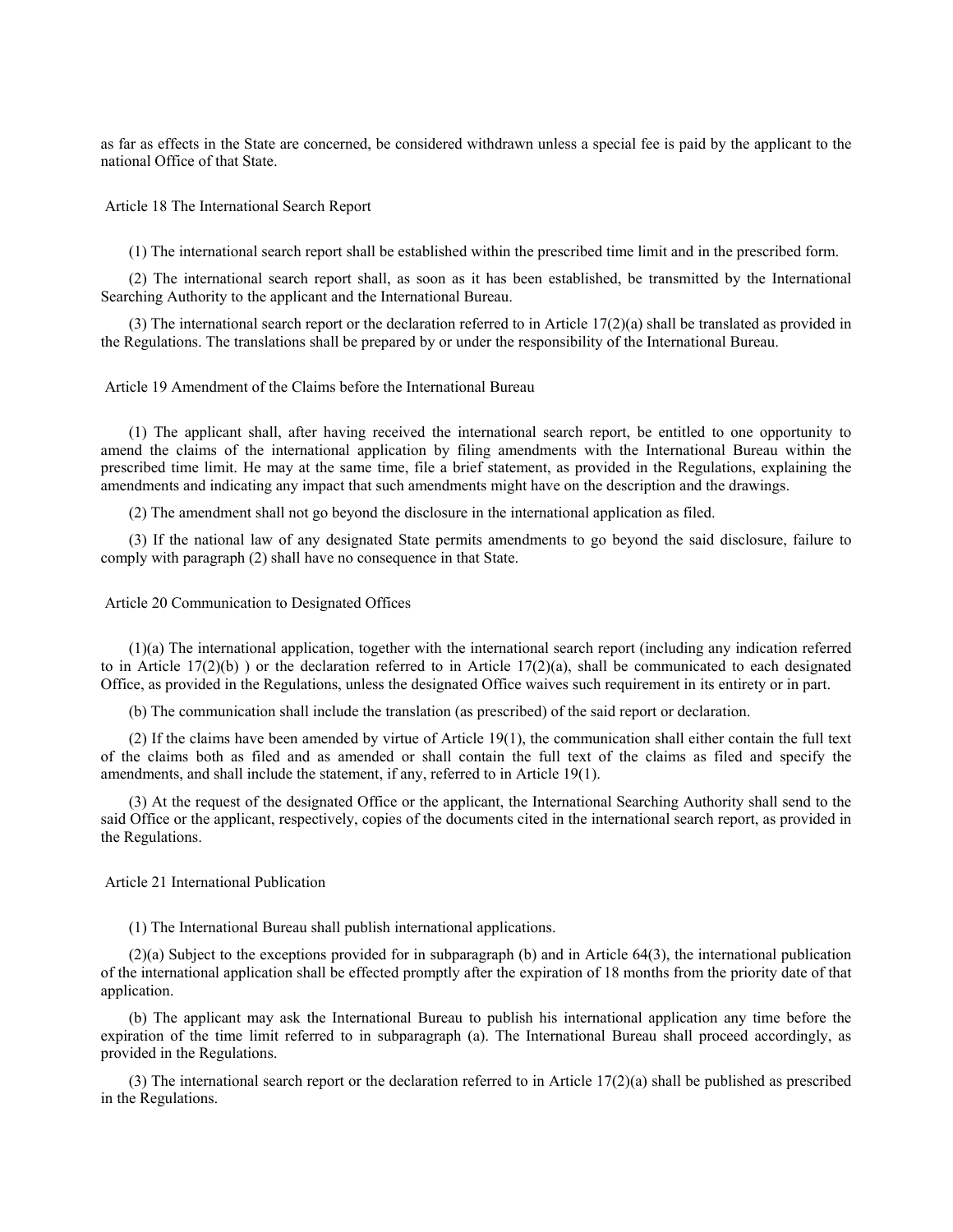(4) The language and form of the international publication and other details are governed by the Regulations.

(5) There shall be no international publication if the international application is withdrawn or is considered withdrawn before the technical preparations for publication have been completed.

(6) If the international application contains expressions or drawings which, in the opinion of the International Bureau, are contrary to morality or public order, or if, in its opinion, the international application contains disparaging statements as defined in the Regulations, it may omit such expressions, drawings, and statements, from its publications, indicating the place and number of words or drawings omitted, and furnishing, upon request, individual copies of the passages omitted.

Article 22 Copy, Translation, and Fee, to Designated Offices

(1) The applicant shall furnish a copy of the international application (unless the communication provided for in Article 20 has already taken place) and a translation thereof (as prescribed), and pay the national fee (if any), to each designated Office not later than at the expiration of 20 months from the priority date. Where the national law of the designated State requires the indication of the name of and other prescribed data concerning the inventor but allows that these indications be furnished at a time later than that of the filing of a national application, the applicant shall, unless they were contained in the request, furnish the said indications to the national Office of or acting for that State not later than at the expiration of 20 months from the priority date.

(2) Where the International Searching Authority makes a declaration, under Article 17(2)(a), that no international search report will be established, the time limit for performing the acts referred to in paragraph (1) of this Article shall be the same as that provided for in paragraph (i).

(3) Any national law may, for performing the acts referred to in paragraph (1) or (2), fix time limits which expire later than the time limit provided for in those paragraphs.

Article 23 Delaying of National Procedure

(1) No designated Office shall process or examine the international application prior to the expiration of the applicable time limit under Article 22.

(2) Notwithstanding the provisions of paragraph (1), any designated Office may, on the express request of the applicant, process or examine the international application at any time.

Article 24 Possible Loss of Effect in Designated States

(1) Subject, in case (ii) below, to the provisions of Article 25, the effect of the international application provided for in Article 11(3) shall cease in any designated State with the same consequences as the withdrawal of any national application in that State:

(i) if the applicant withdraws his international application or the designation of that State;

(ii) if the international application is considered withdrawn by virtue of Articles 12(3), 14(1)(b), 14(3)(a), or 14(4), or if the designation of that State is considered withdrawn by virtue of Article 14(3)(b);

(iii) if the applicant fails to perform the acts referred to in Article 22 within the applicable time limit.

(2) Notwithstanding the provisions of paragraph (1), any designated Office may maintain the effect provided for in Article 11(3) even where such effect is not required to be maintained by virtue of Article 25(2).

Article 25 Review by Designated Offices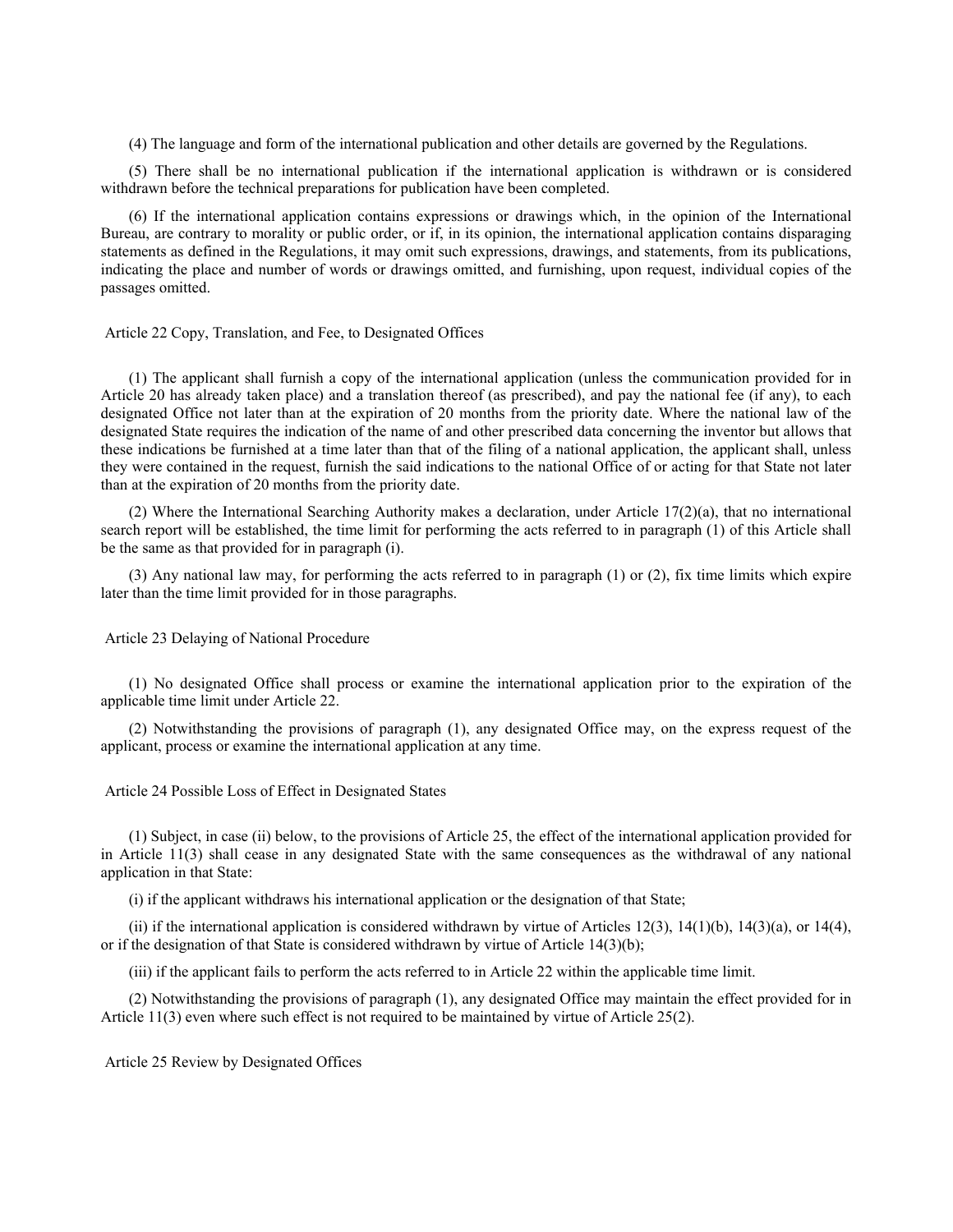(1)(a) Where the receiving Office has refused to accord an international filing date or has declared that the international application is considered withdrawn, or where the International Bureau has made a finding under Article 12(3), the International Bureau shall promptly send, at the request of the applicant, copies of any document in the file to any of the designated Offices named by the applicant.

(b) Where the receiving Office has declared that the designation of any given State is considered withdrawn, the International Bureau shall promptly send, at the request of the applicant, copies of any document in the file to the national Office of such State.

(c) The request under subparagraphs (a) or (b) shall be presented within the prescribed time limit.

(2)(a) Subject to the provisions of subparagraph (b), each designated Office shall, provided that the national fee (if any) has been paid and the appropriate translation (as prescribed) has been furnished within the prescribed time limit, decide whether the refusal, declaration, or finding, referred to in paragraph (1) was justified under the provisions of this Treaty and the Regulations, and, if it finds that the refusal or declaration was the result of an error or omission on the part of the receiving Office or that the finding was the result of an error or omission on the part of the International Bureau, it shall, as far as effects in the State of the designated Office are concerned, treat the international application as if such error or omission had not occurred.

(b) Where the record copy has reached the International Bureau after the expiration of the time limit prescribed under Article 12(3) on account of any error or omission on the part of the applicant, the provisions of subparagraph (a) shall apply only under the circumstances referred to in Article 48(2).

## Article 26 Opportunity to Correct Before Designated Offices

No designated Office shall reject an international application on the grounds of non-compliance with the requirements of this Treaty and the Regulations without first giving the applicant the opportunity to correct the said application to the extent and according to the procedure provided by the national law for the same or comparable situations in respect of national applications.

## Article 27 National Requirements

(1) No national law shall require compliance with requirements relating to the form or contents of the international application different from or additional to those which are provided for in this Treaty and the Regulations.

(2) The provisions of paragraph (1) neither affect the application of the provisions of Article 7(2) nor preclude any national law from requiring, once the processing of the international application has started in the designated Office, the furnishing:

(i) when the applicant is a legal entity, of the name of an officer entitled to represent such legal entity.

(ii) of documents not part of the international application but which constitute proof of allegations or statements made in that application, including the confirmation of the international application by the signature of the applicant when that application, as filed, was signed by his representative or agent.

(3) Where the applicant, for the purposes of any designated State, is not qualified according to the national law of that State to file a national application because he is not the inventor, the international application may be rejected by the designated Office.

(4) Where the national law provides, in respect of the form or contents of national applications, for requirements which, from the viewpoint of applicants, are more favorable than the requirements provided for by this Treaty and the Regulations in respect of international applications, the national Office, the courts and any other competent organs of or acting for the designated State may apply the former requirements, instead of the latter requirements, to international applications, except where the applicant insists that the requirements provided for by this Treaty and the Regulations be applied to his international application.

(5) Nothing in this Treaty and the Regulations is intended to be construed as prescribing anything that would limit the freedom of each Contracting State to prescribe such substantive conditions of patentability as it desires. In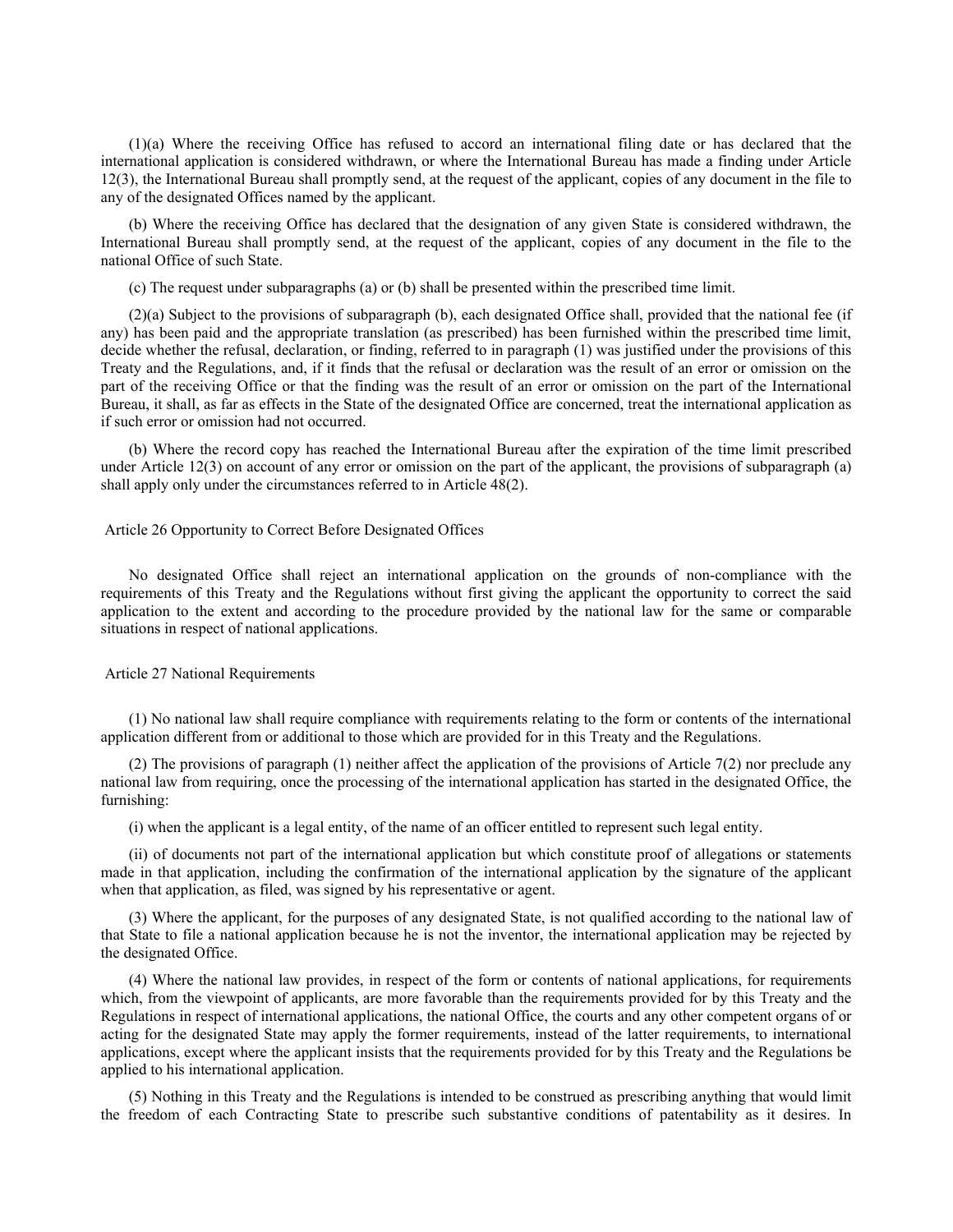particular, any provision in this Treaty and the Regulations concerning the definition of prior art is exclusively for the purposes of the international procedure and, consequently, any Contracting State is free to apply, when determining the patentability of an invention claimed in an international application, the criteria of its national law in respect of prior art and other conditions of patentability not constituting requirements as to the form and contents of applications.

(6) The national law may require that the applicant furnish evidence in respect of any substantive condition of patentability prescribed by such law.

(7) Any receiving Office or, once the processing of the international application has started in the designated Office, that Office may apply the national law as far as it relates to any requirement that the applicant be represented by an agent having the right to represent applicants before the said Office and/or that the applicant have an address in the designated State for the purpose of receiving notifications.

(8) Nothing in this Treaty and the Regulations is intended to be construed as limiting the freedom of any Contracting State to apply measures deemed necessary for the preservation of its national security or to limit, for the protection of the general economic interests of that State, the right of its own residents or nationals to file international applications.

Article 28 Amendment of the Claims, the Description, and the Drawings, Before Designated Offices

(1) The applicant shall be given the opportunity to amend the claims, the description, and the drawings, before each designated Office within the prescribed time limit. No designated Office shall grant a patent, or refuse the grant of a patent, before such time limit has expired except with the express consent of the applicant.

(2) The amendments shall not go beyond the disclosure in the international application as filed unless the national law of the designated State permits them to go beyond the said disclosure.

(3) The amendments shall be in accordance with the national law of the designated State in all respects not provided for in this Treaty and the Regulations.

(4) Where the designated Office requires a translation of the international application, the amendments shall be in the language of the translation.

# Article 29 Effects of the International Publication

(1) As far as the protection of any rights of the applicant in a designated State is concerned, the effects, in that State, of the international publication of an international application shall, subject to the provisions of paragraphs (2) to (4), be the same as those which the national law of the designated State provides for the compulsory national publication of unexamined national applications as such.

(2) If the language in which the international publication has been effected is different from the language in which publications under the national law are effected in the designated State, the said national law may provide that the effects provided for in paragraph (1) shall be applicable only from such time as:

(i) a translation into the latter language has been published as provided by the national law, or

(ii) a translation into the latter language has been made available to the public, by laying open for public inspection as provided by the national law, or

(iii) a translation into the latter language has been transmitted by the applicant to the actual or prospective unauthorized user of the invention claimed in the international application, or

(iv) both the acts described in (i) and (iii), or both the acts described in (ii) and (iii), have taken place.

(3) The national law of any designated State may provide that, where the international publication has been effected, on the request of the applicant, before the expiration of 18 months from the priority date, the effects provided for in paragraph (1) shall be applicable only from the expiration of 18 months from the priority date.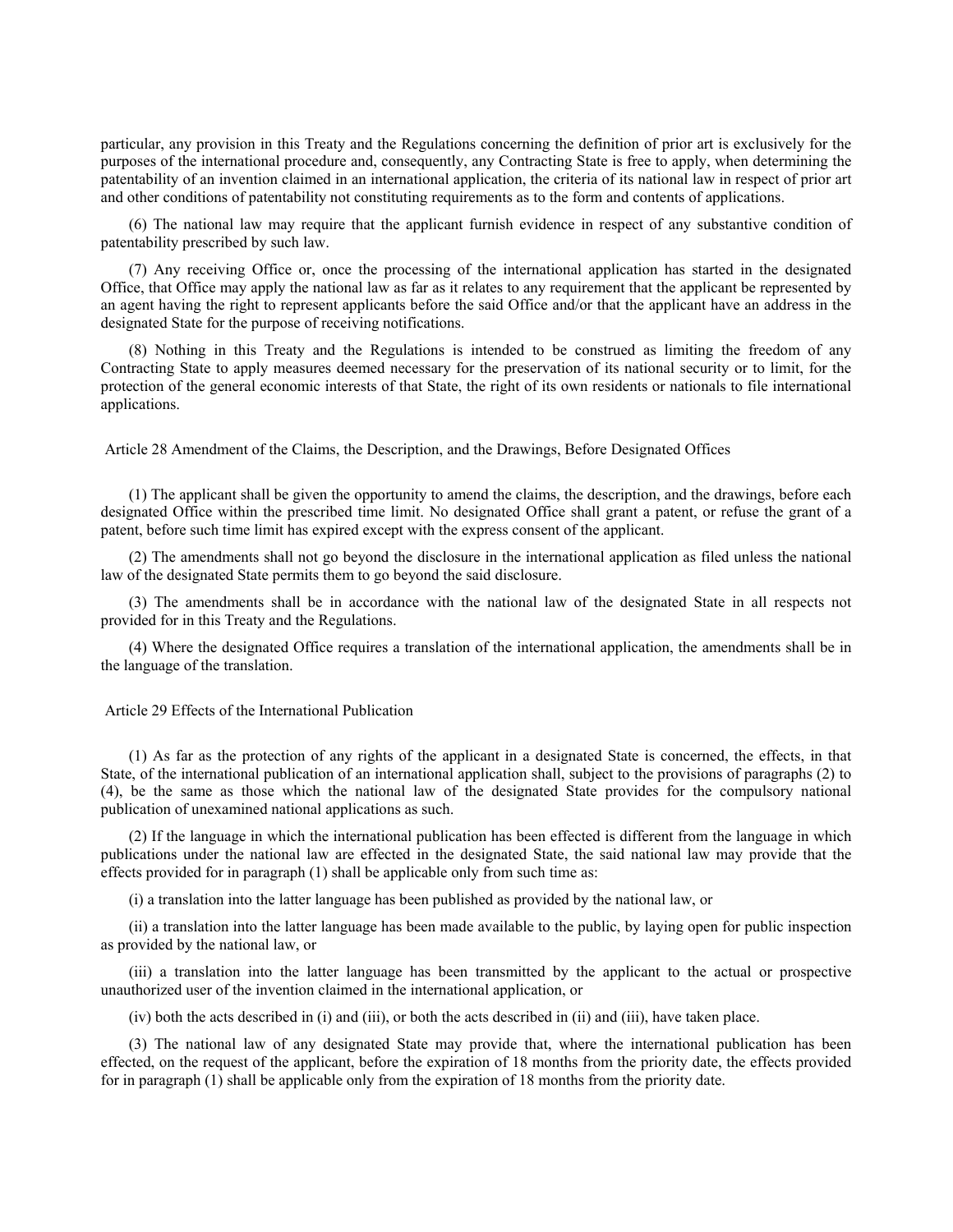(4) The national law of any designated State may provide that the effects provided for in paragraph (1) shall be applicable only from the date on which a copy of the international application as published under Article 21 has been received in the national Office of or acting for such State. The said Office shall publish the date of receipt in its gazette as soon as possible.

Article 30 Confidential Nature of the International Application

(1)(a) Subject to the provisions of subparagraph (b), the International Bureau and the International Searching Authorities shall not allow access by any person or authority to the international application before the international publication of that application, unless requested or authorized by the applicant.

(b) The provisions of subparagraph (a) shall not apply to any transmittal to the competent International Searching Authority, to transmittals provided for under Article 13, and to communications provided for under Article 20.

(2)(a) No national Office shall allow access to the international application by third parties, unless requested or authorized by the applicant, before the earliest of the following dates:

(i) date of the international publication of the international application,

(ii) date of receipt of the communication of the international application under Article 20,

(iii) date of receipt of a copy of the international application under Article 22.

(b) The provisions of subparagraph (a) shall not prevent any national Office from informing third parties that it has been designated, or from publishing that fact. Such information or publication may, however, contain only the following data: identification of the receiving Office, name of the applicant, international filing date, international application number, and title of the invention.

(c) The provisions of subparagraph (a) shall not prevent any designated Office from allowing access to the international application for the purposes of the judicial authorities.

(3) The provisions of paragraph (2)(a) shall apply to any receiving Office except as so far as transmittals provided for under Article 12(1) are concerned.

(4) For the purposes of this Article, the term ''access'' covers any means by which third parties may acquire cognizance, including individual communication and general publication, provided, however, that no national Office shall generally publish an international application or its translation before the international publication or, if international publication has not taken place by the expiration of 20 months from the priority date, before the expiration of 20 months from the said priority date.

#### Chapter II International Preliminary Examination

Article 31 Demand for International Preliminary Examination

(1) On the demand of the applicant, his international application shall be the subject of an international preliminary examination as provided in the following provisions and the Regulations.

(2)(a) Any applicant who is a resident or national, as defined in the Regulations, of a Contracting State bound by Chapter II, and whose international application has been filed with the receiving Office of or acting for such a State, may make a demand for international preliminary examination.

(b) The Assembly may decide to allow persons entitled to file international applications to make a demand for international preliminary examination even if they are residents or nationals of a State not party to this Treaty or not bound by Chapter II.

(3) The demand for international preliminary examination shall be made separately from the international application. The demand shall contain the prescribed particulars and shall be in the prescribed language and form.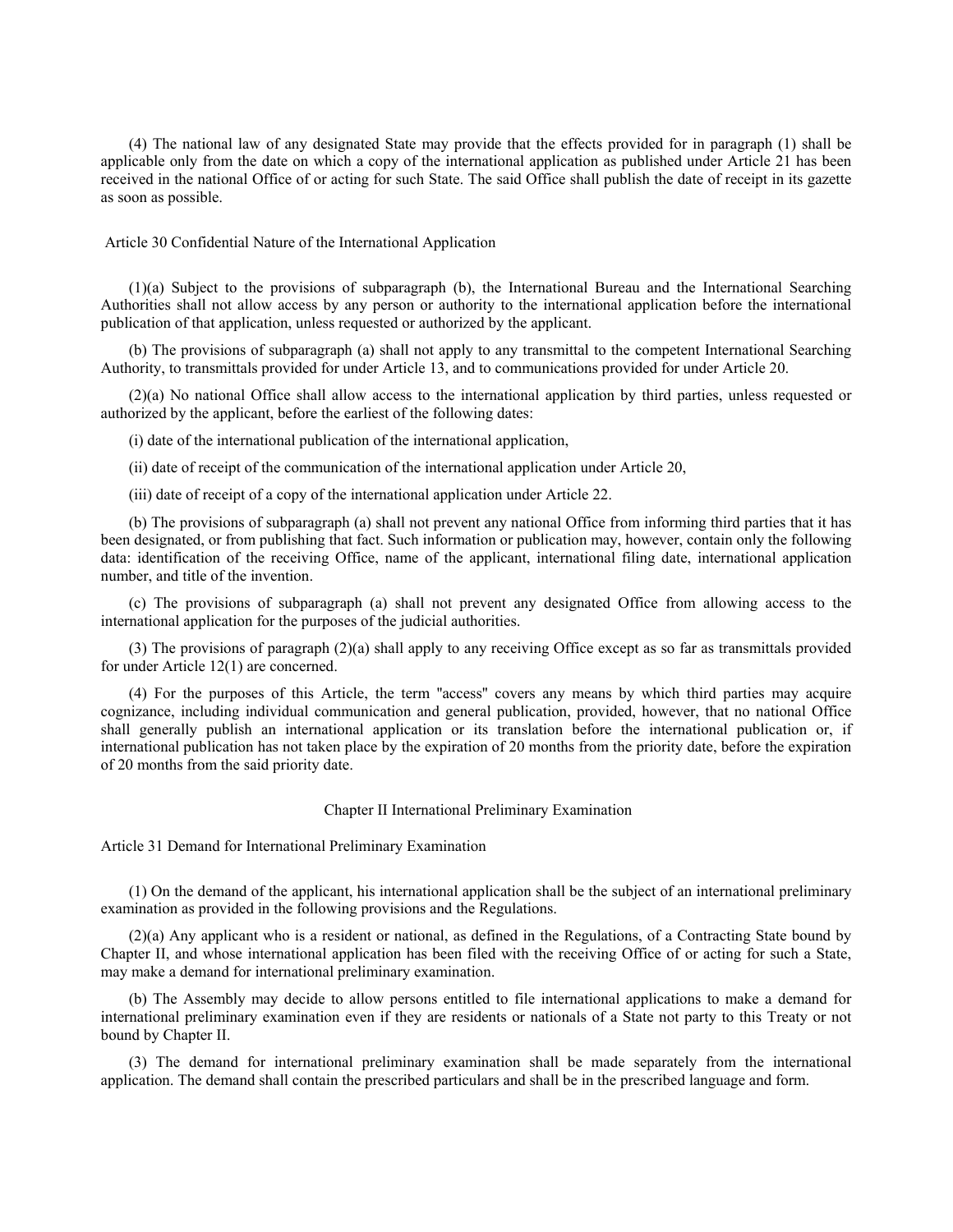(4)(a) The demand shall indicate the Contracting State or States in which the applicant intends to use the results of the international preliminary examination (''elected States''). Additional Contracting States may be elected later. Election may relate only to Contracting States already designated under Article 4.

(b) Applicants referred to in paragraph (2)(a) may elect any Contracting State bound by Chapter II. Applicants referred to in paragraph (2)(b) may elect only such Contracting States bound by Chapter II as have declared that they are prepared to be elected by such applicants.

(5) The demand shall be subject to the payment of the prescribed fees within the prescribed time limit.

(6)(a) The demand shall be submitted to the competent International Preliminary Examining Authority referred to in Article 32.

(b) Any later election shall be submitted to the International Bureau.

(7) Each elected Office shall be notified of its election.

Article 32 The International Preliminary Examining Authority

(1) International preliminary examination shall be carried out by the International Preliminary Examining Authority.

(2) In the case of demands referred to in Article 31(2)(a), the receiving Office, and, in the case of demands referred to in Article 31(2)(b), the Assembly, shall, in accordance with the applicable agreement between the interested International Preliminary Examining Authority or Authorities and the International Bureau, specify the International Preliminary Examining Authority or Authorities competent for the preliminary examination.

(3) The provisions of Article 16(3) shall apply, *mutatis mutandis* in respect of the International Preliminary Examining Authorities.

Article 33 The International Preliminary Examination

(1) The objective of the international preliminary examination is to formulate a preliminary and non-binding opinion on the questions whether the claimed inventions [sic] appears to be novel, to involve inventive step (to be nonobvious), and to be industrially applicable.

(2) For the purposes of the international preliminary examination, a claimed invention shall be considered novel if it is not anticipated by the prior art as defined in the Regulations.

(3) For purposes of the international preliminary examination, a claimed invention shall be considered to involve an inventive step if, having regard to the prior art as defined in the Regulations, it is not, at the prescribed relevant date, obvious to a person skilled in the art.

(4) For the purposes of the international preliminary examination, a claimed invention shall be considered industrially applicable if, according to its nature, it can be made or used (in the technological sense) in any kind of industry. ''Industry'' shall be understood in its broadest sense, as in the Paris Convention for the Protection of Industrial Property.

(5) The criteria described above merely serve the purposes of international preliminary examination. Any Contracting State may apply additional or different criteria for the purpose of deciding whether, in that State, the claimed invention is patentable or not.

(6) The international preliminary examination shall take into consideration all the documents cited in the international search report. It may take into consideration any additional documents considered to be relevant in the particular case.

Article 34 Procedure before the International Preliminary Examining Authority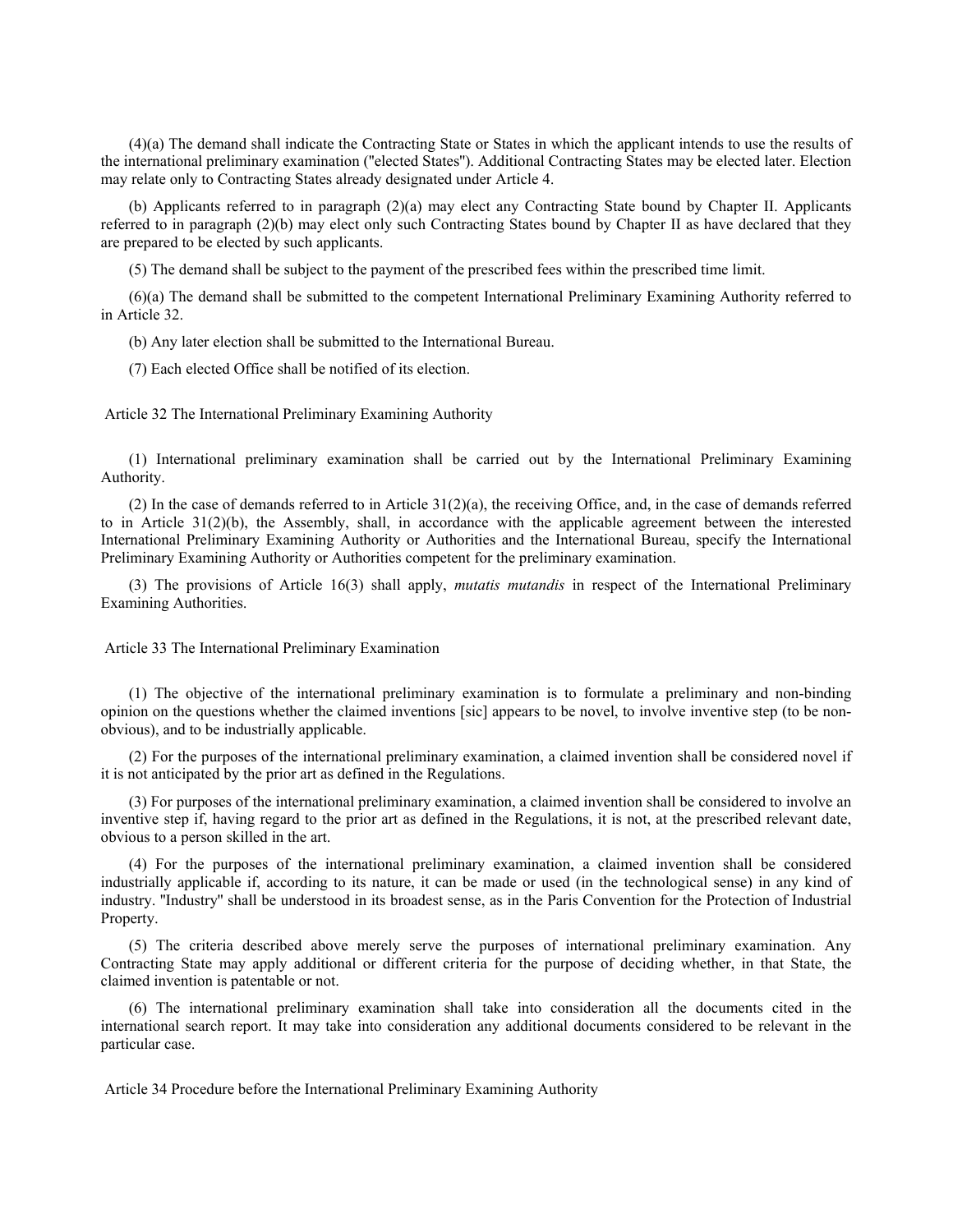(1) Procedure before the International Preliminary Examining Authority shall be governed by the provisions of this Treaty, the Regulations, and the agreement which the International Bureau shall conclude, subject to this Treaty and the Regulations, with the said Authority.

(2)(a) The applicant shall have a right to communicate orally and in writing with the International Preliminary Examining Authority.

(b) The applicant shall have a right to amend the claims, the description, and the drawings, in the prescribed manner and within the prescribed time limit, before the international preliminary examination report is established. The amendment shall not go beyond the disclosure in the international applications as filed.

(c) The applicant shall receive at least one written opinion from the International Preliminary Examining Authority unless such Authority considers that all of the following conditions are fulfilled:

(i) the invention satisfies the criteria set forth in Article 33(1),

(ii) the international application complies with the requirements of this Treaty and the Regulations in so far as checked by that Authority,

(iii) no observations are intended to be made under Article 35(2), last sentence.

(d) The applicant may respond to the written opinion.

(3)(a) If International Preliminary Examining Authority considers that the international application does not comply with the requirement of unity of invention as set forth in the Regulations, it may invite the applicant, at his option, to restrict the claims so as to comply with the requirement or to pay additional fees.

(b) The national law of any elected State may provide that, where the applicant chooses to restrict the claims under subparagraph (a), those parts of the international application which, as a consequence of the restriction, are not to be the subject of international preliminary examination shall, as far as effects in that State are concerned, be considered withdrawn unless a special fee is paid by the applicant to the national Office of that State.

(c) If the applicant does not comply with the invitation referred to in subparagraph (a) within the prescribed time limit, the International Preliminary Examining Authority shall establish an international preliminary examination report on those parts of the international application which relate to what appears to be the main invention and shall indicate the relevant facts in the said report. The national law of any elected State may provide that, where its national Office finds the invitation of the International Preliminary Examining Authority justified, those parts of the international application which do not relate to the main invention shall, as far as effects in that State are concerned, be considered withdrawn unless a special fee is paid by the applicant to that Office.

(4)(a) If the International Preliminary Examining Authority considers

(i) that the international application relates to a subject matter on which the International Preliminary Examining Authority is not required, under the Regulations, to carry out an international preliminary examination, and in the particular case decides not to carry out such examination, or

(ii) that the description, the claims, or the drawings, are so unclear, or the claims are so inadequately supported by the description, that no meaningful opinion can be formed on the novelty, inventive step (non-obviousness), or industrial applicability, of the claimed invention, the said authority shall not go into the questions referred to in Article 33(1) and shall inform the applicant of this opinion and the reasons therefor.

(b) If any of the situations referred to in subparagraph (a) is found to exist in, or in connection with, certain claims only, the provisions of that subparagraph shall apply only to the said claims.

Article 35 The International Preliminary Examination Report

(1) The international preliminary examination report shall be established within the prescribed time limit and in the prescribed form.

(2) The international preliminary examination report shall not contain any statement on the question whether the claimed invention is or seems to be patentable or unpatentable according to any national law. It shall state, subject to the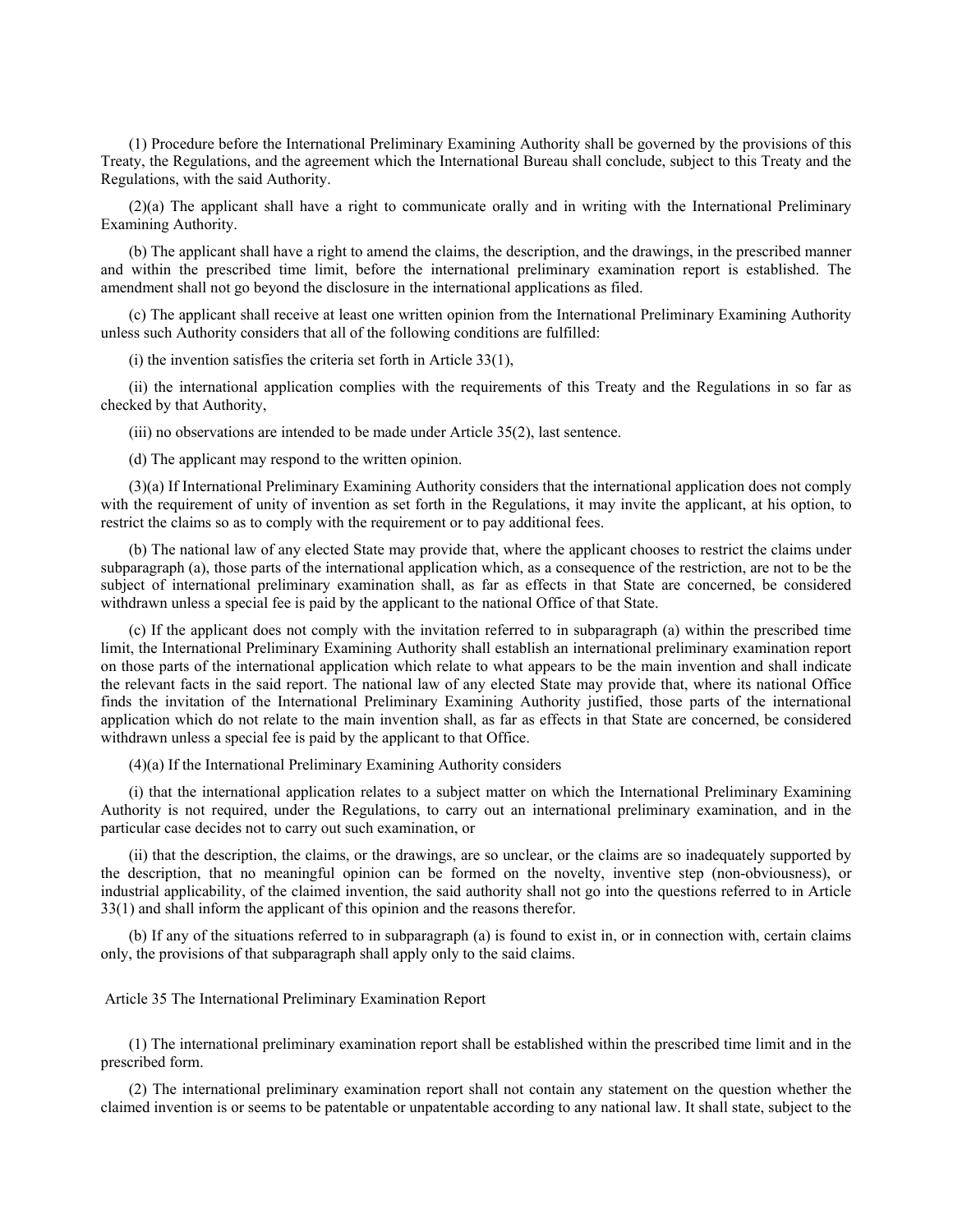provisions of paragraph (3), in relation to each claim, whether the claim appears to satisfy the criteria of novelty, inventive step (non-obviousness), and industrial applicability, as defined for the purposes of the international preliminary examination in Article 33(1) to (4). The statement shall be accompanied by the citation of the documents believed to support the stated conclusion with such explanations as the circumstances of the case may require. The statement shall also be accompanied by such other observation as the Regulations provide for.

(3)(a) If, at the time of establishing the international preliminary examination report, the International Preliminary Examining Authority considers that any of the situations referred to in Article 34(4)(a) exists, that report shall state this opinion and the reasons therefor. It shall not contain any statement as provided in paragraph (2).

(b) If a situation under Article 34(4)(b) is found to exist, the international preliminary examination report shall, in relation to the claims in question, contain the statement as provided in subparagraph (a), whereas, in relation to the other claims, it shall contain the statement as provided in paragraph (2).

Article 36 Transmittal, Translation, and Communication, of the International Preliminary Examination Report

(1) The international preliminary examination report, together with the prescribed annexes, shall be transmitted to the applicant and to the International Bureau.

(2)(a) The international preliminary examination report and its annexes shall be translated into the prescribed languages.

(b) Any translation of the said report shall be prepared by or under the responsibility of the International Bureau, whereas any translation of the said annexes shall be prepared by the applicant.

(3)(a) The international preliminary examination report, together with its translation (as prescribed) and its annexes (in the original language), shall be communicated by the International Bureau to each elected Office.

(b) The prescribed translation of the annexes shall be transmitted within the prescribed time limit by the applicant to the elected Office.

(4) The provisions of Article 20(3) shall apply, *mutatis mutandis,* to copies of any document which is cited in the international preliminary examination report and which was not cited in the international search report.

Article 37 Withdrawal of Demand or Election

(1) The applicant may withdraw any or all elections.

(2) If the election of all elected States is withdrawn, the demand shall be considered withdrawn.

(3)(a) Any withdrawal shall be notified to the International Bureau.

(b) The elected Office concerned and the International Preliminary Examining Authority concerned shall be notified accordingly by the International Bureau.

(4)(a) Subject to the provisions of subparagraph (b), withdrawal of the demand or of the election of a Contracting State shall, unless the national law of that State provides otherwise, be considered to be withdrawal of the international application as far as that State is concerned.

(b) Withdrawal of the demand or of the election shall not be considered to be withdrawal of the international application if such withdrawal is effected prior to the expiration of the applicable time limit under Article 22; however, any Contracting State may provide in its national law that the aforesaid shall apply only if its national Office has received, within the said time limit, a copy of the international application, together with a translation (as prescribed), and the national fee.

Article 38 Confidential Nature of the International Preliminary Examination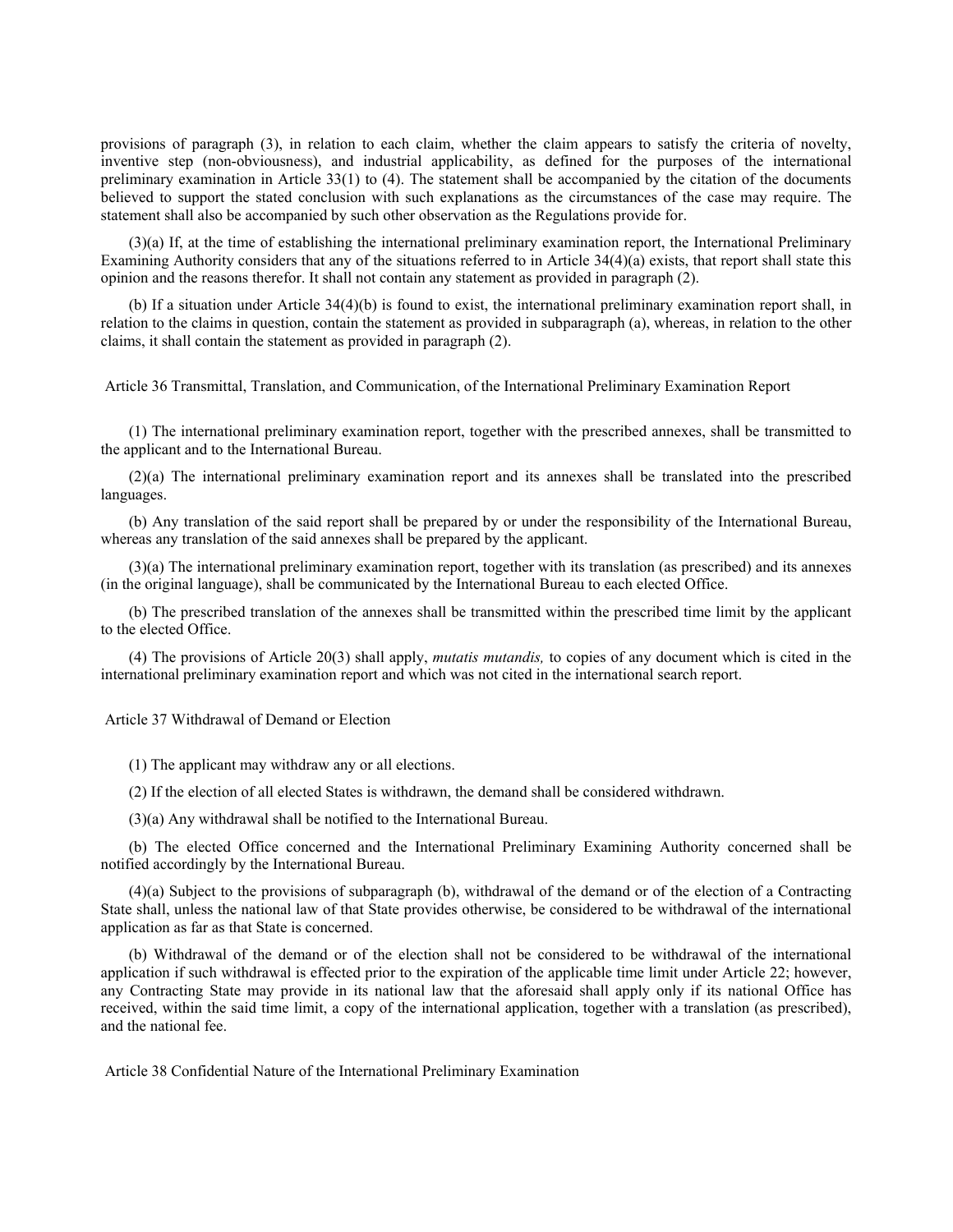(1) Neither the International Bureau nor the International Preliminary Examining Authority shall, unless requested or authorized by the applicant, allow access within the meaning, and with the proviso, of Article 30(4) to the file of the international preliminary examination by any person or authority at any time, except by the elected Offices once the international preliminary examination report has been established.

(2) Subject to the provisions of paragraph (1) and Articles 36(1) and (3) and 37(3)(b), neither the International Bureau nor the International Preliminary Examining Authority shall, unless requested or authorized by the applicant, give information on the issuance or non-issuance of an international preliminary examination report and on the withdrawal or nonwithdrawal of the demand or of any election.

Article 39 Copy, Translation, and Fee, to Elected Offices

(1)(a) If the election of any Contracting State has been effected prior to the expiration of the 19th month from the priority date, the provisions of Article 22 shall not apply to such State and the applicant shall furnish a copy of the international application (unless the communication under Article 20 has already taken place) and a translation thereof (as prescribed), and pay the national fee (if any), to each elected Office not later than at the expiration of 30 months from the priority date.

(b) Any national law may, for performing the acts referred to in subparagraph (a), fix time limits which expire later than the time limit provided for in that subparagraph.

(2) The effect provided for in Article 11(3) shall cease in the elected State with the same consequences as the withdrawal of any national application in that State if the applicant fails to perform the acts referred to in paragraph  $(1)(a)$  within the time limit applicable under paragraph  $(1)(a)$  or  $(b)$ .

(3) Any elected Office may maintain the effect provided for in Article 11(3) even where the applicant does not comply with the requirements provided for in paragraph (1)(a) or (b).

Article 40 Delaying of National Examination and Other Processing

(1) If the election of any Contracting State has been effected prior to the expiration of the 19th month from the priority date, the provisions of Article 23 shall not apply to such State and the national Office of or acting for that State shall not proceed subject to the provisions of paragraph (2), to the examination and other processing of the international application prior to the expiration of the applicable time limit under Article 39.

(2) Notwithstanding the provisions of paragraph (1), any elected Office may, on the express request of the applicant, proceed to the examination and other processing of the international application at any time.

Article 41 Amendment of the Claims, the Description, and the Drawings, before Elected Offices

(1) The applicant shall be given the opportunity to amend the claims, the description, and the drawings, before each elected Office within the prescribed time limit. No elected Office shall grant a patent, or refuse the grant of a patent, before such time limit has expired, except with the express consent of the applicant.

(2) The amendments shall not go beyond the disclosure in the international application as filed, unless the national law of the elected State permits them to go beyond the said disclosure.

(3) The amendments shall be in accordance with the national law of the elected State in all respects not provided for in this Treaty and the Regulations.

(4) Where an elected Office requires a translation of the international application, the amendments shall be in the language of the translation.

Article 42 Results of National Examination in Elected Offices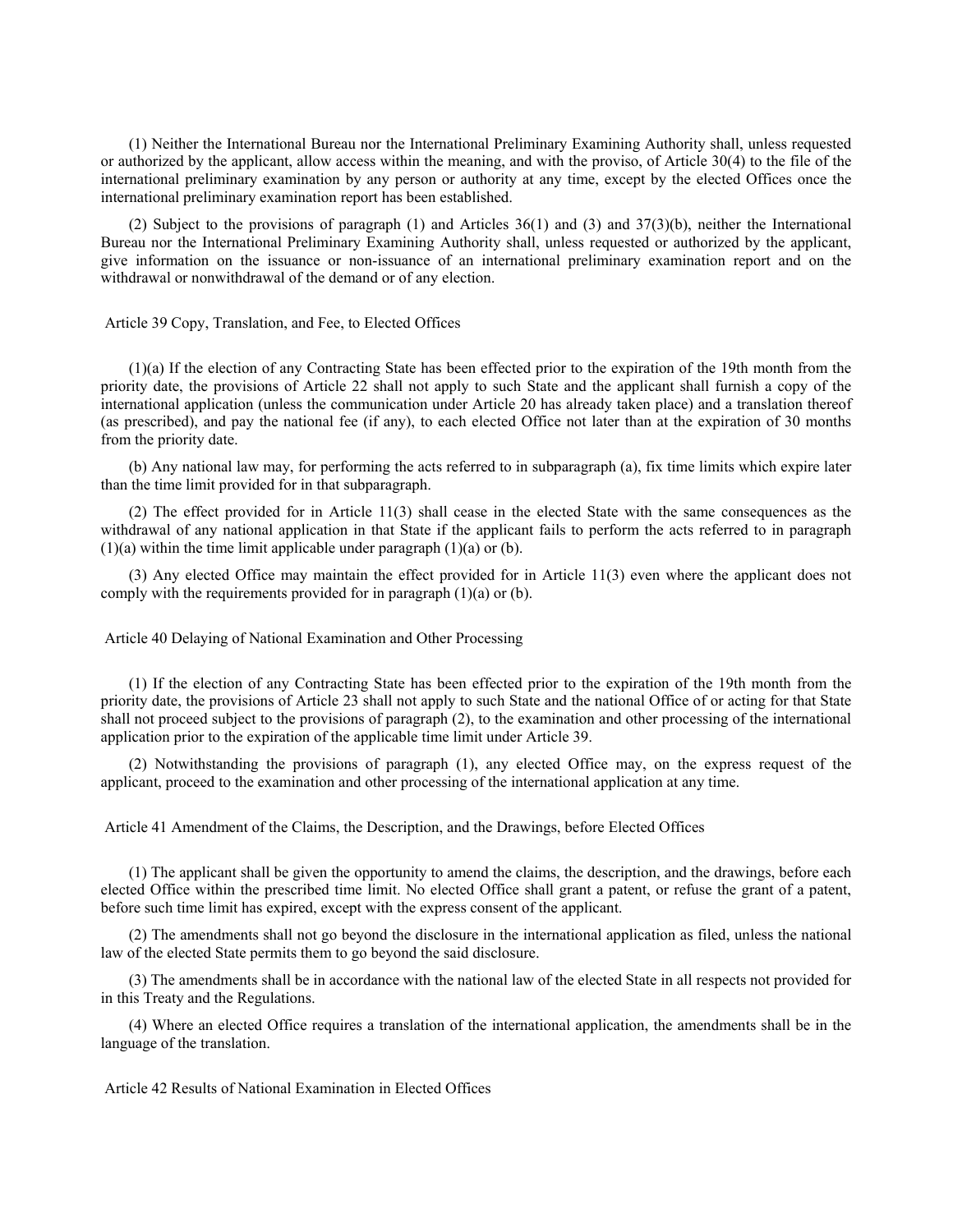No elected Office receiving the international preliminary examination report may require that the applicant furnish copies, or information on the contents, of any papers connected with the examination relating to the same international application in any other elected Office.

#### Chapter III Common Provisions

#### Article 43 Seeking Certain Kinds of Protection

In respect of any designated or elected State whose law provides for the grant of inventors' certificates, utility certificates, utility models, patents or certificates of addition, inventors' certificates of addition, or utility certificates of addition, the applicant may indicate, as prescribed in the Regulations, that his international application is for the grant, as far as that State is concerned, of an inventor's certificate, a utility certificate, or a utility model, rather than a patent, or that it is for the grant of a patent or certificate of addition, an inventor's certificate of addition or a utility certificate of addition, and the ensuing effect shall be governed by the applicant's choice. For the purposes of this Article and any Rule thereunder, Article 2(ii) shall not apply.

## Article 44 Seeking Two Kinds of Protection

In respect of any designated or elected State whose law permits an application, while being for the grant of a patent or one of the other kinds of protection referred to in Article 43, to be also for the grant of another of the said kinds of protection, the applicant may indicate, as prescribed in the Regulations, the two kinds of protection he is seeking, and the ensuing effect shall be governed by the applicant's indications. For the purposes of this Article, Article 2(ii) shall not apply.

#### Article 45 Regional Patent Treaties

(1) Any treaty providing for the grant of regional patents (''regional patent treaty''), and giving to all persons who, according to Article 9, are entitled to file international applications the right to file applications for such patents, may provide that international applications designating or electing a State party to both the regional patent treaty and the present Treaty may be filed as applications for such patents.

(2) The national law of the said designated or elected State may provide that any designation or election of such State in the international application shall have the effect of an indication of the wish to obtain a regional patent under the regional patent treaty.

## Article 46 Incorrect Translation of the International Application

If, because of an incorrect translation of the international application, the scope of any patent granted on that application exceeds the scope of the international application in its original language, the competent authorities of the Contracting State concerned may accordingly and retroactively limit the scope of the patent, and declare it null and void to the extent that its scope has exceeded the scope of the international application in its original language.

#### Article 47 Time Limits

(1) The details for computing time limits referred to in this Treaty are governed by the Regulations.

(2)(a) All time limits fixed in Chapters I and II of this Treaty may, outside any revision under Article 60, be modified by a decision of the Contracting States.

(b) Such decisions shall be made in the Assembly or through voting by correspondence and must be unanimous.

(c) The details of the procedure are governed by the Regulations.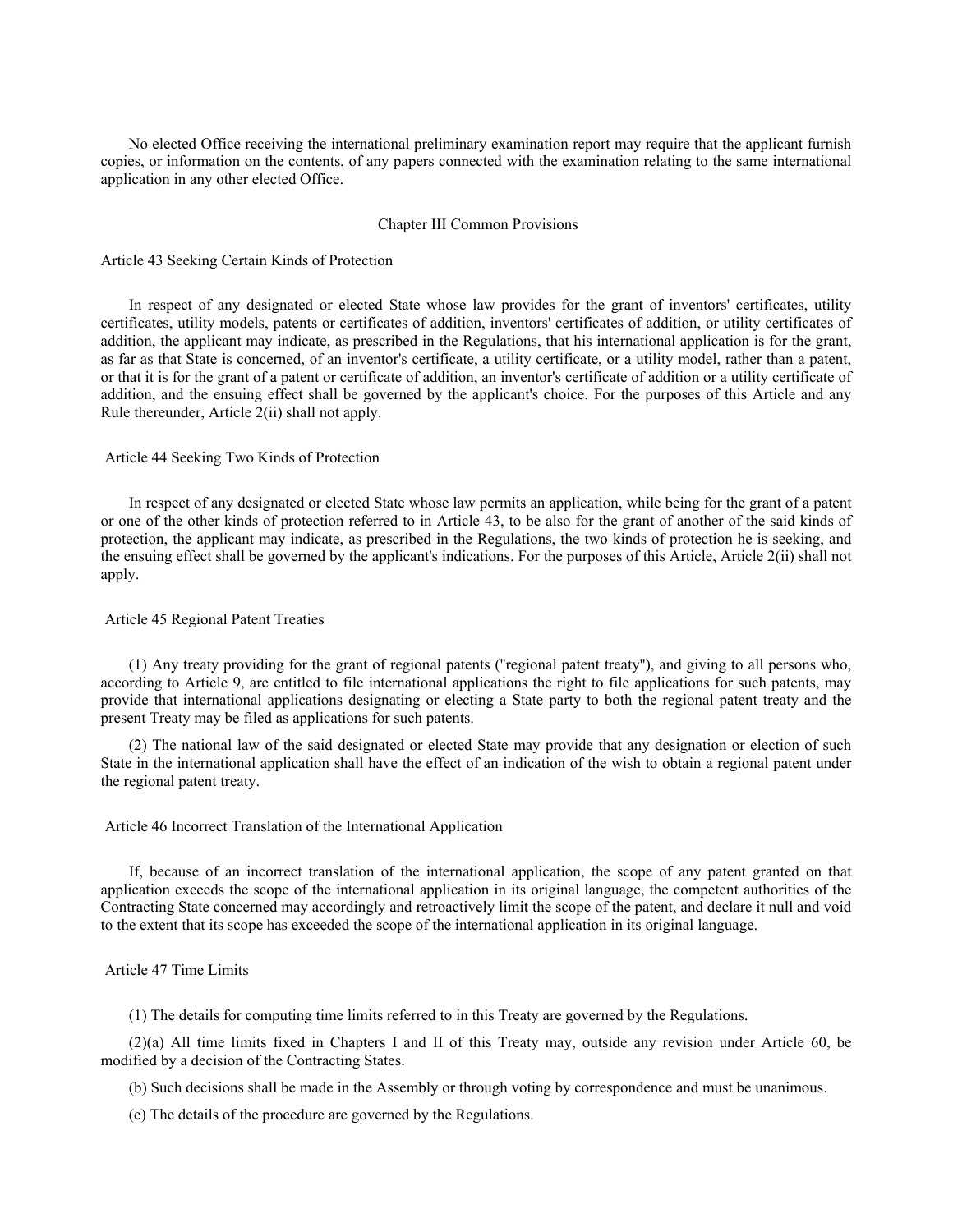# Article 48 Delay in Meeting Certain Time Limits

(1) Where any time limit fixed in this Treaty or the Regulations is not met because of interruption in the mail service or unavoidable loss or delay in the mail, the time limit shall be deemed to be met in the cases and subject to the proof and other conditions prescribed in the Regulations.

(2)(a) Any Contracting State shall, as far as that State is concerned, excuse, for reasons admitted under its national law, any delay in meeting any time limit.

(b) Any Contracting State may, as far as that State is concerned, excuse, for reasons other than those referred to in subparagraph (a), any delay in meeting any time limit.

#### Article 49 Right to Practice before International Authorities

Any attorney, patent agent, or other person, having the right to practice before the national Office with which the international application was filed, shall be entitled to practice before the International Bureau and the competent International Searching Authority and competent International Preliminary Examining Authority in respect of that application.

#### Chapter IV Technical Services

Article 50 Patent Information Service

(1) The International Bureau may furnish services by providing technical and any other pertinent information available to it on the basis of published documents, primarily patents and published applications (referred to in this Article as ''the information services'').

(2) The International Bureau may provide these information services either directly or through one or more International Searching Authorities or other national or international specialized institutions, with which the International Bureau may reach agreement.

(3) The information services shall be operated in a way particularly facilitating the acquisition by Contracting States which are developing countries of technical knowledge and technology, including available published know-how.

(4) The information services shall be available to Governments of Contracting States and their nationals and residents. The Assembly may decide to make these services available also to others.

(5)(a) Any service to Governments of Contracting States shall be furnished at cost, provided that, when the Government is that of a Contracting State which is a developing country, the service shall be furnished below cost if the difference can be covered from profit made on services furnished to others than Governments of Contracting States or from the sources referred to in Article 51(4).

(b) The cost referred to in subparagraph (a) is to be understood as cost over and above costs normally incident to the performance of the services of a national Office or the obligations of an International Searching Authority.

(6) The details concerning the implementation of the provisions of this Article shall be governed by decisions of the Assembly and, within the limits to be fixed by the Assembly, such working groups as the Assembly may set up for that purpose.

(7) The Assembly shall, when it considers it necessary, recommend methods of providing financing supplementary to those referred to in paragraph (5).

Article 51 Technical Assistance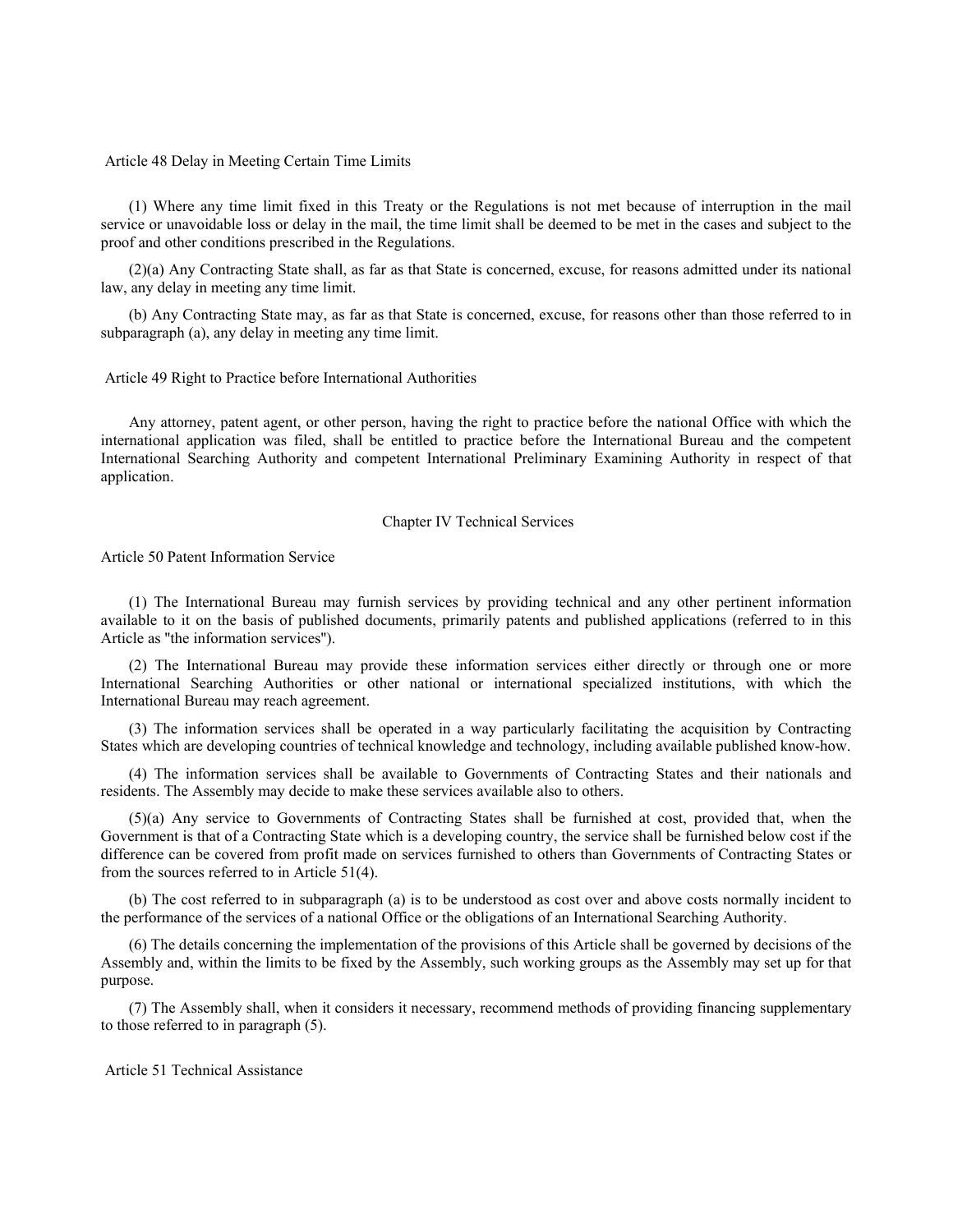(1) The Assembly shall establish a Committee for Technical Assistance (referred to in this Article as ''the Committee'').

(2)(a) The members of the Committee shall be elected among the Contracting States, with due regard to the representation of developing countries.

(b) The Director General shall, on his own initiative or at the request of the Committee, invite representatives of intergovernmental organizations concerned with technical assistance to developing countries to participate in the work of the Committee.

(3)(a) The task of the Committee shall be to organize and supervise technical assistance for Contracting States which are developing countries in developing their patent systems individually or on a regional basis.

(b) The technical assistance shall comprise, among other things, the training of specialists, the loaning of experts, and the supply of equipment both for demonstration and for operational purposes.

(4) The International Bureau shall seek to enter into agreements, on the one hand, with international financing organizations and intergovernmental organizations, particularly the United Nations, the agencies of the United Nations, and the Specialized Agencies connected with the United Nations concerned with technical assistance, and, on the other hand, with the Governments of the States receiving the technical assistance, for the financing of projects pursuant to this Article.

(5) The details concerning the implementation of the provisions of this Article shall be governed by decisions of the Assembly and, within the limits to be fixed by the Assembly, such working groups as the Assembly may set up for that purpose.

Article 52 Relations with Other Provisions of the Treaty

Nothing in this Chapter shall affect the financial provisions contained in any other Chapter of this Treaty. Such provisions are not applicable to the present Chapter or to its implementation.

# Chapter V Administrative Provisions

Article 53 Assembly

(1)(a) The Assembly shall, subject to Article 57(8), consist of the Contracting States.

(b) The Government of each Contracting State shall be represented by one delegate, who may be assisted by alternate delegates, advisors, and experts.

(2)(a) The Assembly shall:

(i) deal with matters concerning the maintenance and development of the Union and the implementation of this Treaty;

(ii) perform such tasks as are specifically assigned to it under other provisions of this Treaty;

(iii) give directions to the International Bureau concerning the preparation for revision conferences;

(iv) review and approve the reports and activities of the Director General concerning the Union, and give him all necessary instructions concerning matters within the competence of the Union;

(v) review and approve the reports and activities of the Executive Committee established under paragraph (9), and give instructions to such Committee;

(vi) determine the program and adopt the biennial budget of the Union, and approve its final accounts;

(vii) adopt the financial regulations of the Union;

(viii) establish such committees and working groups as it deems appropriate to achieve the objectives of the Union;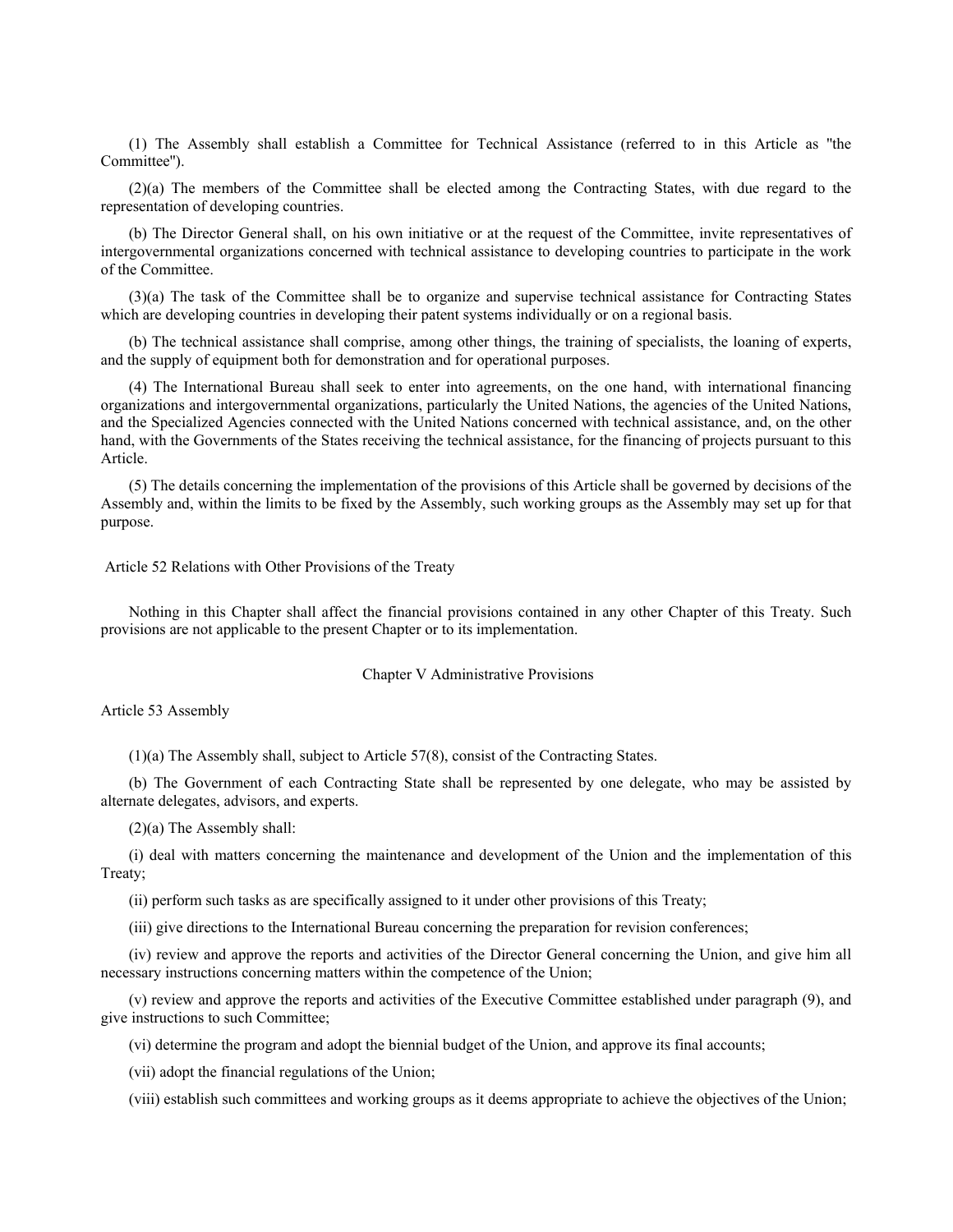(ix) determine which States other than the Contracting States and subject to the provisions of paragraph (8), which intergovernmental and international non-governmental organizations shall be admitted to its meetings as observers;

(x) take any other appropriate action designed to further the objectives of the Union and perform such other functions as are appropriate under the Treaty.

(b) With respect to matters which are of interest also to other Unions administered by the Organization, the Assembly shall make its decisions after having heard the advise of the Coordination Committee of the Organization.

(3) A delegate may represent, and vote in the name of, one State only.

(4) Each Contracting State shall have one vote.

(5)(a) One-half of the Contracting States shall constitute a quorum.

(b) In the absence of a quorum, the Assembly may make decisions but, with the exception of decisions concerning its own procedure, all such decisions shall take effect only if the quorum and the required majority are attained through voting by correspondence as provided in the Regulations.

 $(6)(a)$  Subject to the provisions of Articles  $47(2)(b)$ ,  $58(2)(b)$ ,  $58(3)$  and  $61(2)(b)$ , the decisions of the Assembly shall require two-thirds of the votes cast.

(b) Abstentions shall be considered as votes.

(7) In connection with matters of exclusive interest to States bound by Chapter II, any reference to Contracting States in paragraphs (4), (5), and (6), shall be considered as applying only to States bound by Chapter II.

(8) Any intergovernmental organization appointed as International Searching or Preliminary Examining Authority shall be admitted as observer to the Assembly.

(9) When the number of Contracting States exceeds forty, the Assembly shall establish an Executive Committee. Any reference to the Executive Committee in this Treaty and the Regulations shall be considered as references to such Committee once it has been established,

(10) Until the Executive Committee has been established, the Assembly shall approve, within the limits of the program and triennial budget, the annual programs and budgets prepared by the Director General.

(11)(a) The Assembly shall meet in every second calendar year in ordinary session upon convocation by the Director General and, in the absence of exceptional circumstances, during the same period and at the same place as the General Assembly of the Organization.

(b) The Assembly shall meet in extraordinary session upon convocation by the Director General, at the request of the Executive Committee, or at the request of one-fourth of the Contracting States.

(12) The Assembly shall adopt its own rules of procedure.

Article 54 Executive Committee

(1) When the Assembly has established an Executive Committee, that Committee shall be subject to the provisions set forth hereinafter.

(2)(a) The Executive Committee shall, subject to Article 57(8), consist of States elected by the Assembly from among States members of the Assembly.

(b) The Government of each State member of the Executive Committee shall be represented by one delegate, who may be assisted by alternate delegates, advisors, and experts.

(3) The number of States members of the Executive Committee shall correspond to one-fourth of the number of States members of the Assembly. In establishing the number of seats to be filled, remainders after division by four shall be disregarded.

(4) In electing the members of the Executive Committee, the Assembly shall have due regard to an equitable geographical distribution.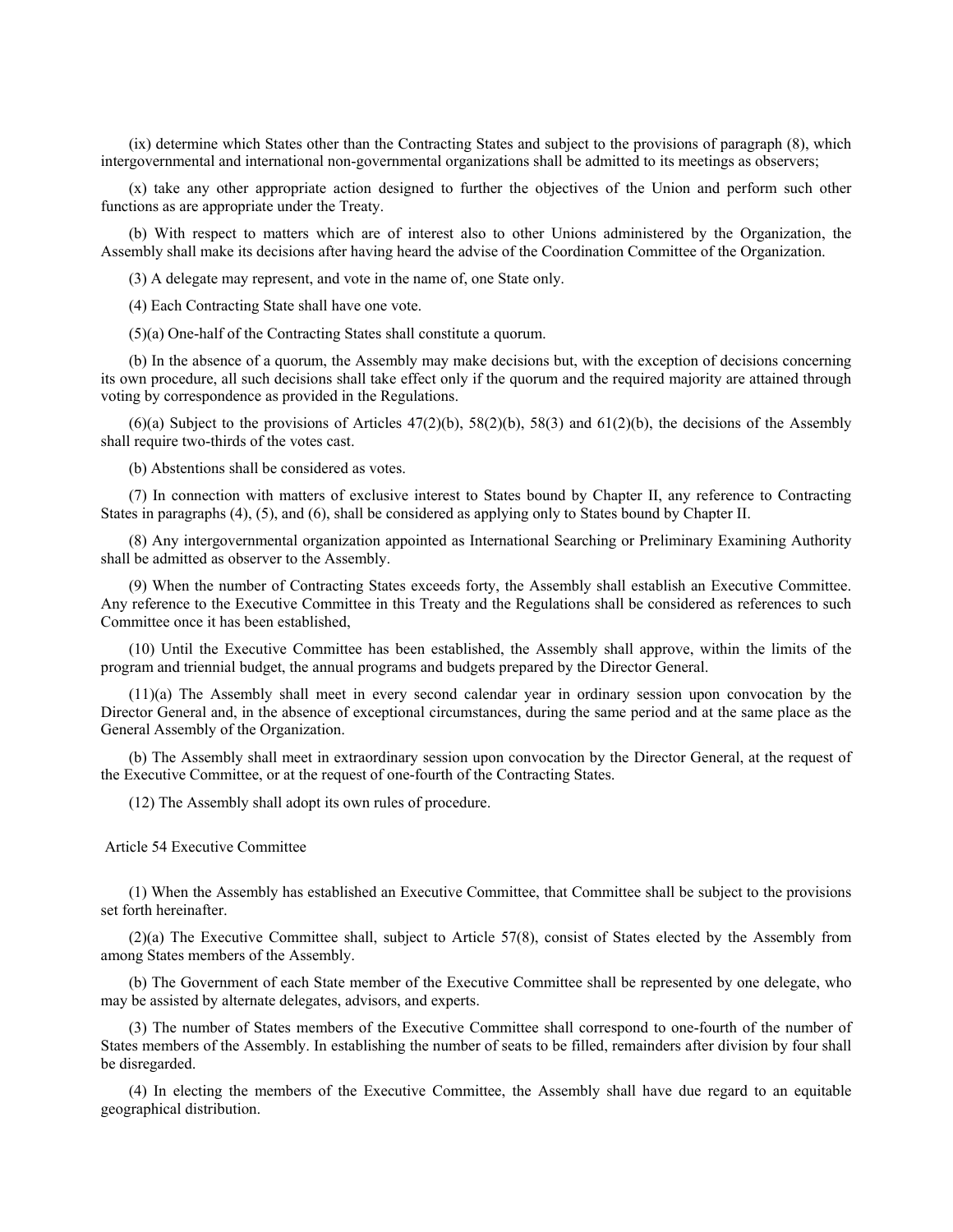(5)(a) Each member of the Executive Committee shall serve from the close of the session of the Assembly which elected it to the close of the next ordinary session of the Assembly.

(b) Members of the Executive Committee may be re-elected but only up to a maximum of two-thirds of such members.

(c) The Assembly shall establish the details of the rules governing the election and possible re-election of the members of the Executive Committee.

(6)(a) The Executive Committee shall:

(i) prepare the draft agenda of the Assembly:

(ii) submit proposals to the Assembly in respect of the draft program and biennial budget of the Union prepared by the Director General:

(iii) *[deleted]*

(iv) submit, with appropriate comments, to the Assembly the periodical reports of the Director General and the yearly audit reports on the accounts:

(v) take all necessary measures to ensure the execution of the program of the Union by the Director General, in accordance with the decisions of the Assembly and having regard to circumstances arising between two ordinary sessions of the Assembly:

(vi) perform such other functions as are allocated to it under this treaty.

(b) With respect to matters which are of interest also to other Unions administered by the Organization, the Executive Committee shall make its decisions after having heard the advise of the Coordinating Committee of the Organization.

(7)(a) The Executive Committee shall meet once a year in ordinary session upon convocation by the Director General, preferably during the same period and at the same place as the Coordination Committee of the Organization.

(b) The Executive Committee shall meet in extraordinary session upon convocation by the Director General, either on his own initiative or at the request of its Chairman or one-fourth of its members.

(8)(a) Each State member of the Executive Committee shall have one vote.

(b) One-half of the members of the Executive Committee shall constitute a quorum.

(c) Decisions shall be made by a simple majority of the votes cast.

(d) Abstentions shall not be considered as votes.

(e) A delegate may represent, and vote in the name of, one State only.

(9) Contracting States not members of the Executive Committee shall be admitted to its meetings as observers, as well as any intergovernmental organization appointed as International Searching or Preliminary Examining Authority.

(10) The Executive Committee shall adopt its own rules of procedure.

Article 55 International Bureau

(1) Administrative tasks concerning the Union shall be performed by the International Buruea.

(2) The International Bureau shall provide the secretariat of the various organs of the Union.

(3) The Director General shall be the chief executive of the Union and shall represent the Union.

(4) The International Bureau shall publish a Gazette and other publications provided for by the Regulations or required by the Assembly.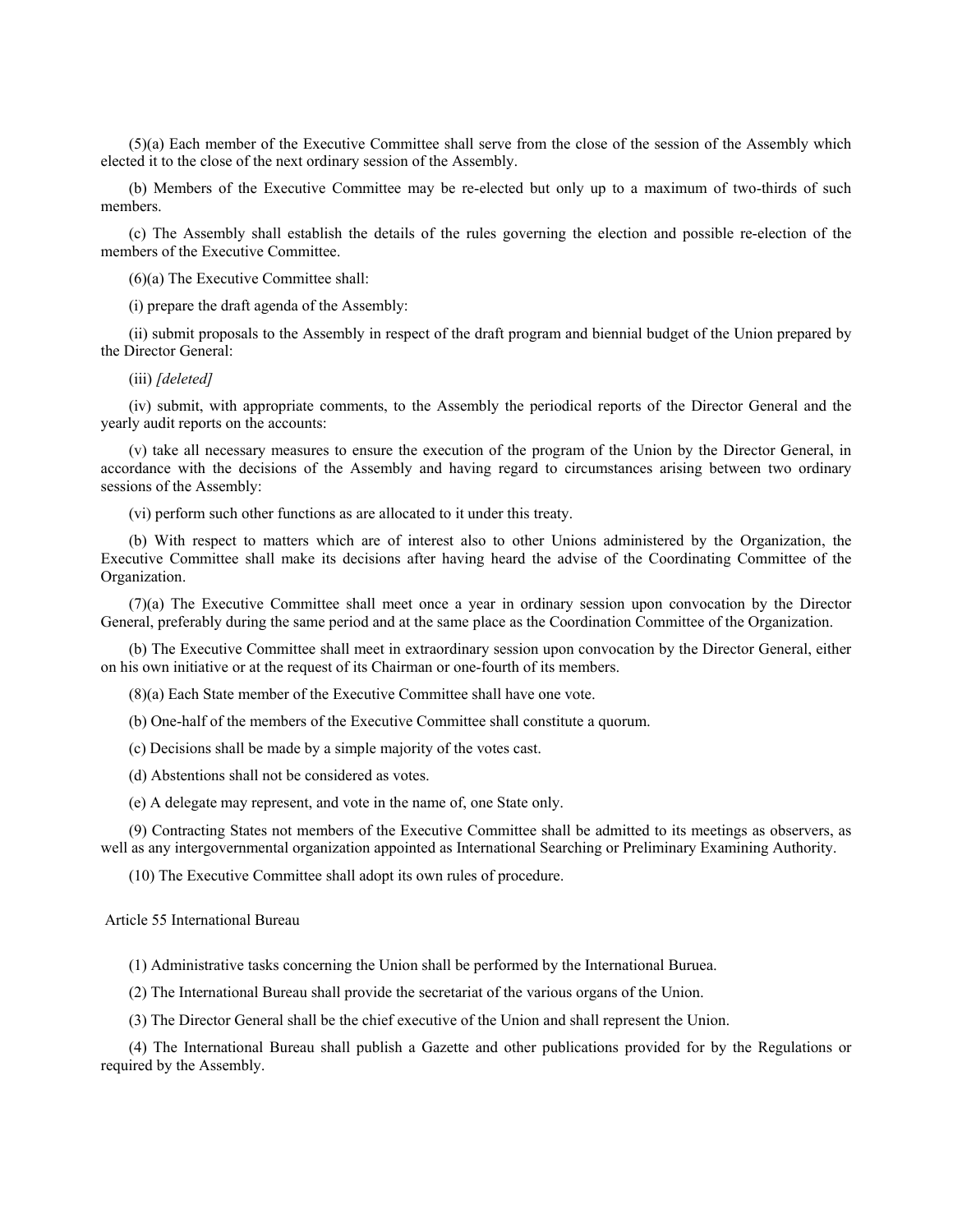(5) The Regulations shall specify the various services that national Offices shall perform in order to assist the International Bureau and the International Searching and Preliminary Examining Authorities in carrying out their tasks under the Treaty.

(6) The Director General and any staff member designated by him shall participate, without the right to vote, in all meetings of the Assembly, the Executive Committee and any other committee or working group established under this Treaty or the Regulations. The Director General, or a staff member designated by him, shall be *ex officio* secretary of these bodies.

(7)(a) The International Bureau shall, in accordance with the directions of the Assembly and in cooperation with the Executive Committee, make the preparations for the revision conferences.

(b) The International Bureau may consult with intergovernmental and international non-governmental organizations concerning preparations for revision conferences.

(c) The Director General and persons designated by him shall take part, without the right to vote, in the discussions at revision conferences.

(8) The International Bureau shall carry out any other tasks assigned to it.

Article 56 Committee for Technical Cooperation

(1) The Assembly shall establish a Committee for Technical Cooperation (referred to in this Article as ''the Committee'').

(2)(a) The Assembly shall determine the composition of the Committee and appoint its members, with due regard to an equitable representation of developing countries.

(b) The International Searching and Preliminary Examining Authorities shall be *ex officio* members of the Committee. In the case where such an Authority is the national Office of a Contracting State, that State shall not be additionally represented on the Committee.

(c) If the number of Contracting States so allows, the total number of members of the Committee shall be more than double the number of *ex officio* members.

(d) The Director General shall, on his own initiative or at the request of the Committee, invite representatives of interested organizations to participate in discussions of interest to them.

(3) The aim of the Committee shall be to contribute, by advice and recommendations:

(i) to the constant improvement of the services provided for under this treaty,

(ii) to the securing, so long as there are several International Searching Authorities and several International Preliminary Examining Authorities, of the maximum degree of uniformity in their documentation and working methods and the maximum degree of uniformly high quality in their reports, and

(iii) on the initiative of the Assembly or the Executive Committee, to the solution of the technical problems specifically involved in the establishment of a single International Searching Authority.

(4) Any Contracting State and any interested international organization may approach the Committee in writing on questions which fall within the competence of the Committee.

(5) The Committee may address its advice and recommendations to the Director General or, through him, to the Assembly, the Executive Committee, all or some of the International Searching and Preliminary Examining Authorities, and all or some of the receiving Offices.

(6)(a) In any case, the Director General shall transmit to the Executive Committee the texts of all the advice and recommendations of the Committee. He may comment on such texts.

(b) The Executive Committee may express its views on any advice, recommendation, or other activity of the Committee, and may invite the Committee to study and report on questions falling within its competence. The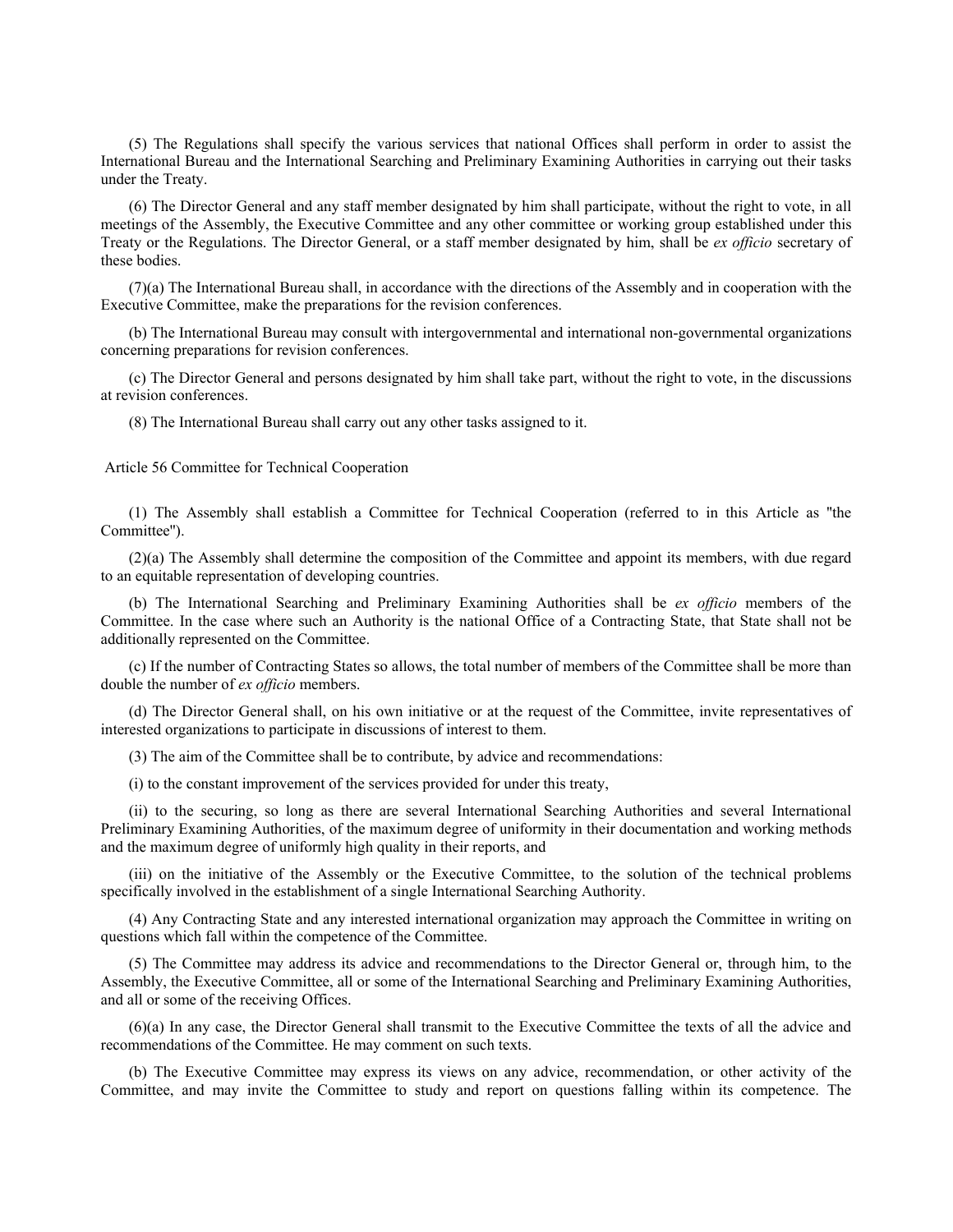Executive Committee may submit to the Assembly, with appropriate comments, the advice, recommendations and report of the Committee.

(7) Until the Executive Committee has been established, references in paragraph (6) to the Executive Committee shall be construed as references to the Assembly.

(8) The details of the procedure of the Committee shall be governed by the decisions of the Assembly.

Article 57 Finances

(1)(a) The Union shall have a budget.

(b) The budget of the Union shall include the income and expenses proper to the Union and its contribution to the budget of expenses common to the Unions administered by the Organization.

(c) Expenses not attributable exclusively to the Union but also to one or more other Unions administered by the Organization shall be considered as expenses common to the Unions. The share of the Union in such common expenses shall be in proportion to the interest the Union has in them.

(2) The budget of the Union shall be established with due regard to the requirements of coordination with the budgets of the other Unions administered by the Organization.

(3) Subject to the provisions of paragraph (5), the budget of the Union shall be financed from the following sources:

(i) fees and charges due for services rendered by the International Bureau in relation to the Union;

(ii) sale of, or royalties on, the publications of the International Bureau concerning the Union;

(iii) gifts, bequests, and subventions;

iv) rents, interests, and other miscellaneous income.

(4) The amounts of fees and charges due to the International Bureau and the prices of its publications shall be fixed that they should, under normal circumstances, be sufficient to cover all the expenses of the International Bureau connected with the administration of this Treaty.

(5)(a) Should any financial year close with a deficit, the Contracting States shall, subject to the provisions of subparagraphs (b) and (c), pay contributions to cover such deficit.

(b) The amount of the contribution of each Contracting State shall be decided by the Assembly with due regard to the number of international applications which has emanated from each of them in the relevant year.

(c) If other means of provisionally covering any deficit or any part thereof are secured, the Assembly may decide that such deficit be carried forward and that the Contracting States should not be asked to pay contributions.

(d) If the financial situation of the Union so permits, the Assembly may decide that any contributions paid under subparagraph (a) be reimbursed to the Contracting States which have paid them.

(e) A Contracting State which has not paid, within two years of the due date as established by the Assembly, its contribution under subparagraph (b) may not exercise its right to vote in any of the organs of the Union. However, any organ of the Union may allow such a State to continue to exercise its right to vote in that organ as long as it is satisfied that the delay in payment is due to exceptional and unavoidable circumstances.

(6) If the budget is not adopted before the beginning of a new financial period, it shall be at the same level as the budget of the previous year, as provided in the financial regulations.

(7)(a) The Union shall have a working capital fund which shall be constituted by a single payment made by each Contracting State. If the fund becomes insufficient, the Assembly shall arrange to increase it. If part of the fund is no longer needed, it shall be reimbursed.

(b) The amount of the initial payment of each Contracting State to said fund or its participation in the increase thereof shall be decided by the Assembly on the basis of principles similar to those provided for under paragraph (5)(b).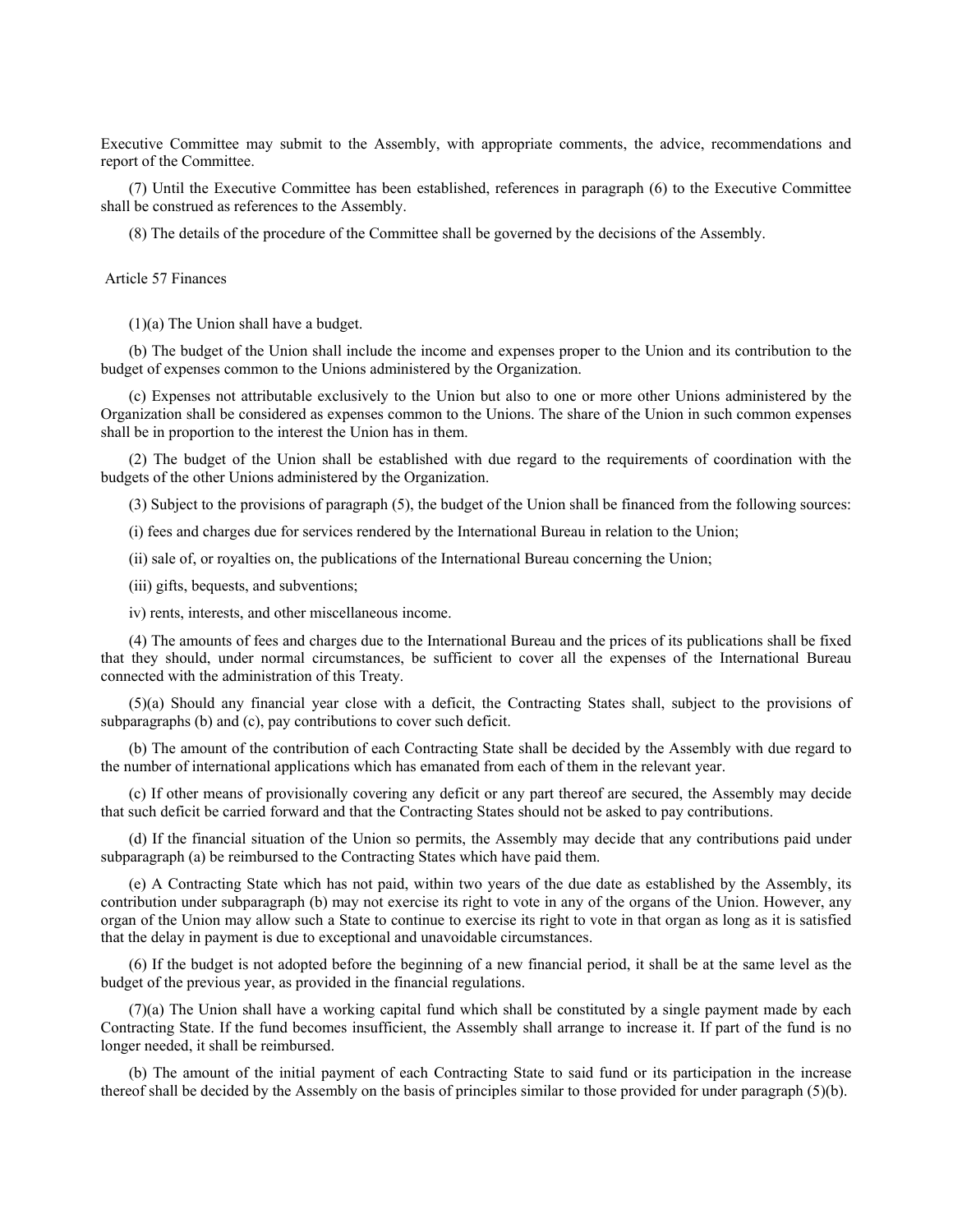(c) The terms of payment shall be fixed by the Assembly on the proposal of the Director General and after it has heard the advice of the Coordinating Committee of the Organization.

(d) Any reimbursement shall be proportionate to the amounts paid by each Contracting State, taking into account the dates at which they were paid.

(8)(a) In the headquarters agreement concluded with the State on the territory of which the Organization has its headquarters, it shall be provided that, whenever the working capital fund is insufficient, such State shall grant advances. The amount of these advances and the conditions on which they are granted shall be the subject of separate agreements, in each case, between such State and the Organization. As long as it remains under the obligation to grant advances, such State shall have an *ex officio* seat in the Assembly and on the Executive Committee.

(b) The State referred to in subparagraph (a) and the Organization shall each have the right to denounce the obligation to grant advances, by written notification. Denunciation shall take effect three years after the end of the year in which it has been notified.

(9) The auditing of the accounts shall be effected by one or more of the Contracting States or by external auditors, as provided in the financial regulations. They shall be designated, with their agreement, by the Assembly.

Article 58 Regulations

(1) The Regulations annexed to this Treaty provide Rules:

(i) concerning matters in respect of which this Treaty expressly refers to the Regulations or expressly provides that they are or shall be prescribed.

(ii) concerning any administrative requirements, matters, or procedures,

(iii) concerning any details useful in the implementation of the provisions of this Treaty.

(2)(a) The Assembly may amend the Regulations.

(b) Subject to the provisions of paragraph (3), amendments shall require three-fourths of the votes cast.

(3)(a) The Regulations specify the Rules which may be amended

(i) only by unanimous consent, or

(ii) only if none of the Contracting States whose national Office acts as an International Searching or Preliminary Examining Authority dissents, and, where such Authority is an inter-governmental organization, if the Contracting State member of the organization authorized for that purpose by the other member States within the competent body of such organization does not dissent.

(b) Exclusion, for the future, of any such Rules from the applicable requirement shall require the fulfillment of the conditions referred to in subparagraph (a)(i) or (a)(ii), respectively.

(c) Inclusion, for the future, of any Rule in one or the other of the requirements referred to in subparagraph (a) shall require unanimous consent.

(4) The Regulations provide for the establishment, under the control of the Assembly, of Administrative Instructions by the Director General.

(5) In the case of conflict between the provisions of the Treaty and those of the Regulations, the provisions of the Treaty shall prevail.

## Chapter VI Disputes

Article 59 Disputes

Subject to Article 64(5), any dispute between one or more Contracting States concerning the interpretation or application of this Treaty or the Regulations, not settled by negotiation, may, by any one of the States concerned, be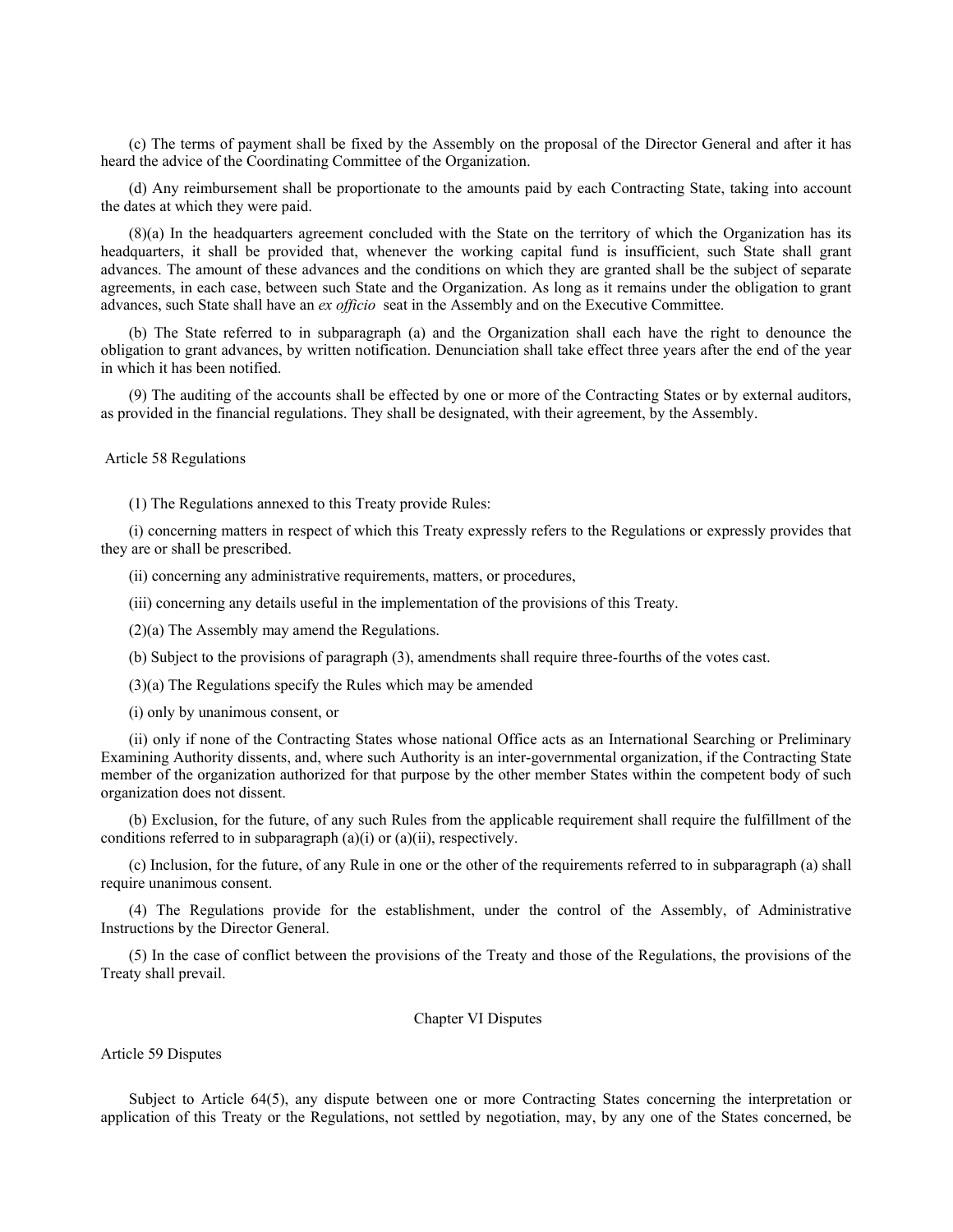brought before the International Court of Justice by application in conformity with the Statute of the Court, unless the States concerned agree on some other method of settlement. The Contracting State bringing the dispute before the Court shall inform the International Bureau; the International Bureau shall bring the matter to the attention of the other Contracting States.

## Chapter VII Revision and Amendments

Article 60 Revision of the Treaty

(1) This Treaty may be revised from time to time by a special conference of the Contracting States.

(2) The convocation of any revision conference shall be decided by the Assembly.

(3) Any intergovernmental organization appointed as International Searching or Preliminary Examining Authority shall be admitted as observer to any revision conference.

(4) Article 53(5), (9) and (11), 54, 55(4) to (8), 56, and 57, may be amended either by a revision conference or according to the provisions of Article 61.

Article 61 Amendment of Certain Provisions of the Treaty

 $(1)(a)$  Proposals for the amendment of Articles 53(5), (9) and (11), 54, 55(4) to (8), 56, and 57, may be initiated by any State member of the Assembly, by the Executive Committee, or by the Director General.

(b) Such proposals shall be communicated by the Director General to the Contracting States at least six months in advance of their consideration by the Assembly.

(2)(a) Amendments to the Articles referred to in paragraph (1) shall be adopted by the Assembly.

(b) Adoption shall require three-fourths of the votes cast.

(3)(a) Any amendment to the Articles referred to in paragraph (1) shall enter into force one month after written notifications of acceptance, effected in accordance with their respective constitutional processes, have been received by the Director General from three-fourths of the States of the Assembly at the time it adopted the amendment.

(b) Any amendment to the said Articles thus accepted shall bind all the States which are members of the Assembly at the time the amendment enters into force, provided that any amendment increasing the financial obligations of the Contracting States shall bind only those States which have notified their acceptance of such amendment.

(c) Any amendment accepted in accordance with the provisions of subparagraph (a) shall bind all States which become members of the Assembly after the date on which the amendment entered into force in accordance with the provisions of subparagraph (a).

## Chapter VIII Final Provisions

Article 62 Becoming Party to the Treaty

(1) Any State member of the International Union for the Protection of Industrial Property may become party to this Treaty by:

(i) signature followed by the deposit of an instrument of ratification, or

(ii) deposit of an instrument of accession.

(2) Instruments of ratification or accession shall be deposited with the Director General.

(3) The provisions of Article 24 of the Stockholm Act of the Paris Convention for the Protection of Industrial Property shall apply to this Treaty.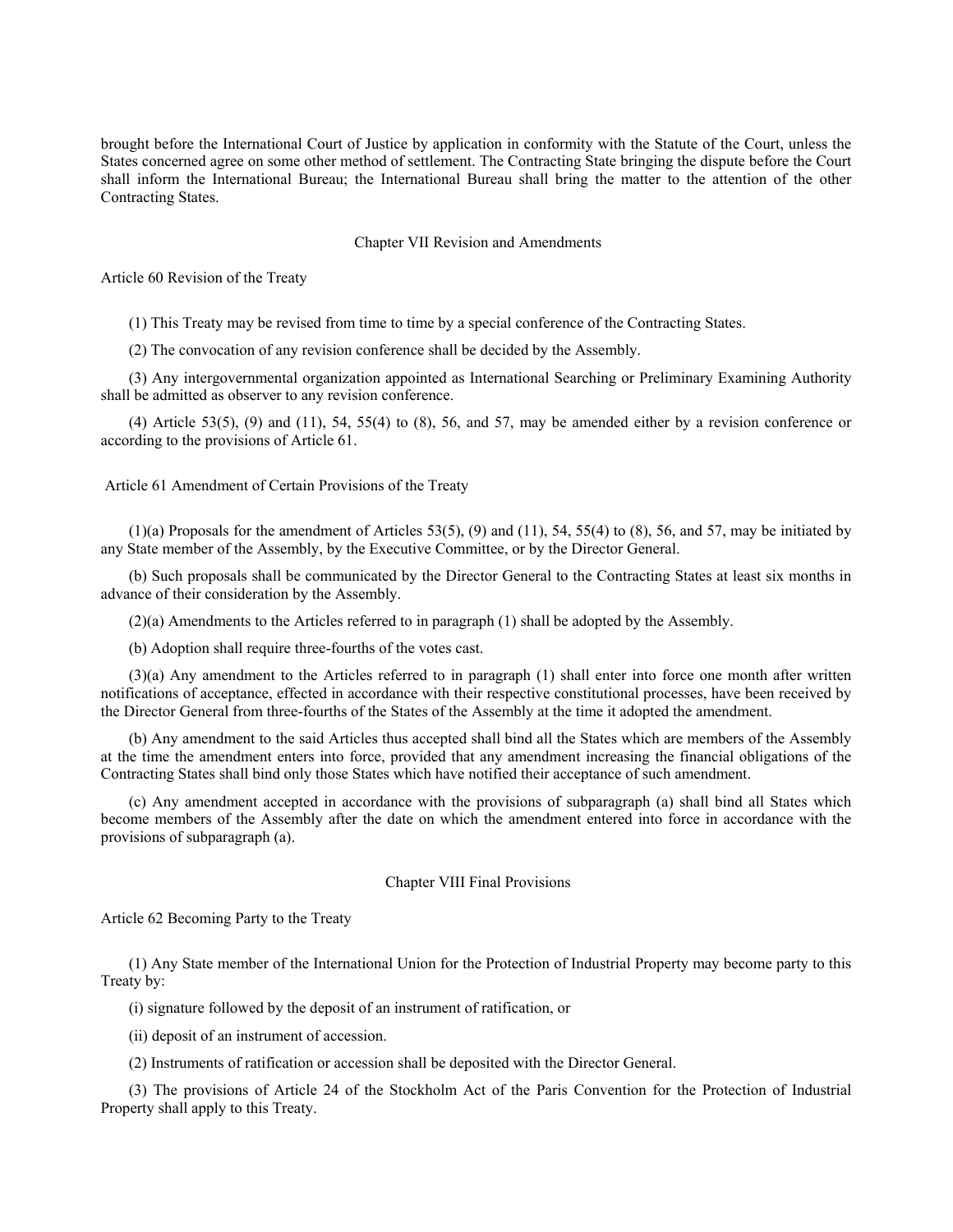(4) Paragraph (3) shall in no way be understood as implying the recognition or tact acceptance by a Contracting State of the factual situation concerning a territory to which this Treaty is made applicable by another Contracting State by virtue of the said paragraph.

Article 63 Entry into Force of the Treaty

(1)(a) Subject to the provisions of paragraph (3), this Treaty shall enter into force three months after eight States have deposited their instruments of ratification or accession, provided that at least four of those States each fulfill any of the following conditions:

(i) the number of applications filed in the State has exceeded 40,000 according to the most recent annual statistics published by the International Bureau.

(ii) the nationals or residents of the State have filed at least 1,000 applications in one foreign country according to the most recent annual statistics published by the International Bureau.

(iii) the national Office of the State has received at least 10,000 applications from nationals or residents of foreign countries according to the most recent annual statistics published by the International Bureau.

(b) For the purposes of this paragraph, the term ''applications'' does not include applications for utility models.

(2) Subject to the provisions of paragraph (3), any State which does not become party too [sic] this Treaty upon entry into force under paragraph (1) shall be bound by this Treaty three months after the date on which such State has deposited its instrument of ratification or accession.

(3) The provisions of Chapter II and the corresponding provisions of the Regulations annexed to this Treaty shall become applicable, however, only on the date on which three States each of which fulfill at least one of the three requirements specified in paragraph (1) have become party to this Treaty without declaring, as provided in Article 64(1), that they do not intend to be bound by the provisions of Chapter II. That date shall not, however, be prior to that of the initial entry into force under paragraph (1).

Article 64 Reservations

(1)(a) Any State may declare that it shall not be bound by the provisions of Chapter II.

(b) States making a declaration under subparagraph (a) shall not be bound by the provisions of Chapter II and the corresponding provisions of the Regulations.

 $(2)(a)$  Any State not having made a declaration under paragraph  $(1)(a)$  may declare that:

(i) it shall not be bound by the provisions of Article 39(1) with respect to the furnishing of a copy of the international application and a translation thereof (as prescribed),

(ii) the obligation to delay national processing, as provided for under Article 40, shall not prevent publication, by or through its national Office, of the international application or a translation thereof, it being understood, however, that it is not exempted from the limitations provided for in Articles 30 and 38.

(b) States making such a declaration shall be bound accordingly.

(3)(a) Any State may declare that, as far as it is concerned, international publication of international applications is not required.

(b) Where, at the expiration of 18 months from the priority date, the international application contains the designation only of such States as have made declarations under subparagraph (a), the international application shall not be published by virtue of Article 21(2).

(c) Where the provisions of subparagraph (b) apply, the international application shall nevertheless be published by the International Bureau:

(i) at the request of the applicant, as provided in the Regulations,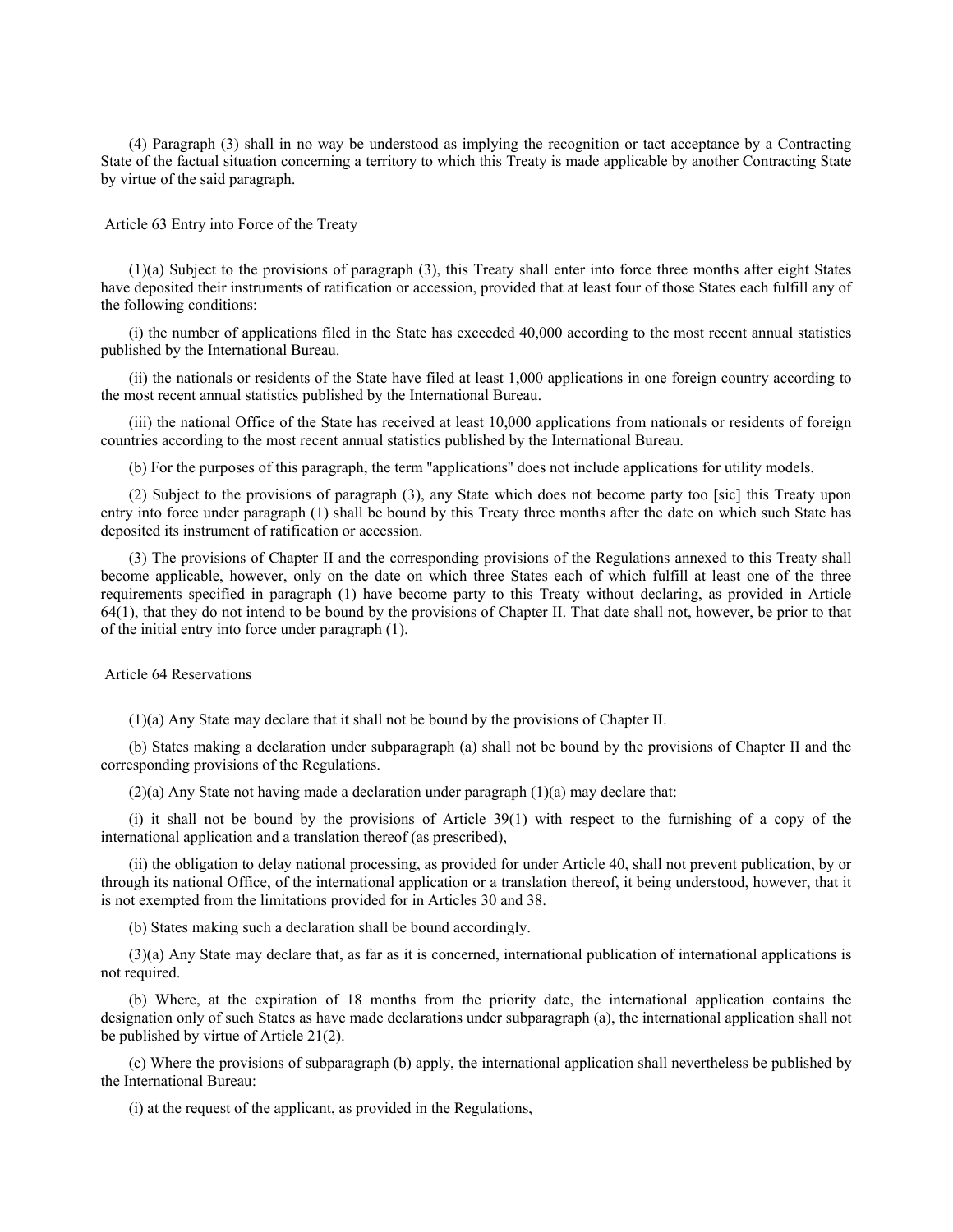(ii) when a national application or a patent based on the international application is published by or on behalf of the national Office of any designated State having made a declaration under subparagraph (a), promptly after such publication but not before the expiration of 18 months from the priority date.

(4)(a) Any State whose national law provides for prior art effect of its patents as from a date before publication, but does not equate for prior art purposes the priority date claimed under the Paris Convention for the Protection of Industrial Property to the actual filing date in that State, may declare that the filing outside that State of an international application designating that State is not equated to an actual filing in that State for prior art purposes.

(b) Any State making a declaration under subparagraph (a) shall to that extent not be bound by the provisions of Article 11(3).

(c) Any State making a declaration under subparagraph (a) shall, at the same time, state in writing the date from which, and the conditions under which, the prior art effect of any international application designating that State becomes effective in that State. This statement may be modified at any time by notification addressed to the Director General.

(5) Each State may declare that it does not consider itself bound by Article 59. With regard to any dispute between any Contracting State having made such a declaration and any other Contracting State, the provisions of Article 59 shall not apply.

(6)(a) Any declaration made under this Article shall be made in writing. It may be made at the time of signing this Treaty, at the time of depositing the instrument of ratification or accession, or, except in the case referred to in paragraph (5), at any later time by notification addressed to the Director General. In the case of the said notification, the declaration shall take effect six months after the day on which the Director General has received the notification, and shall not affect international applications filed prior to the expiration of the said six-month period.

(b) Any declaration made under this Article may be withdrawn at any time by notification addressed to the Director General. Such withdrawal shall take effect three months after the day on which the Director General has received the notification and, in the case of the withdrawal of a declaration made under paragraph (3), shall not affect international applications filed prior to the expiration of the said three-month period.

(7) No reservations to this Treaty other than the reservations under paragraphs (1) to (5) are permitted.

Article 65 Gradual Application

(1) If the agreement with any International Searching or Preliminary Examining Authority provides, transitionally, for limits on the number or kinds of international applications that such Authority undertakes to process, the Assembly shall adopt the measures necessary for the gradual application of this Treaty and the Regulations in respect of given categories of international applications. This provision shall also apply to requests for an international-type search under Article 15(5).

(2) The Assembly shall fix the dates from which, subject to the provision of paragraph (1), international applications may be filed and demands for international preliminary examination may be submitted. Such dates shall not be later than six months after this Treaty has entered into force according to the provisions of Article 63(1), or after Chapter II has become applicable under Article 63(3), respectively.

#### Article 66 Denunciation

(1) Any Contracting State may denounce this Treaty by notification addressed to the Director General.

(2) Denunciation shall take effect six months after receipt of said notification by the Director General. It shall not affect the effects of the international application in the denouncing State if the international application was filed, and, where the denouncing State has been elected, the election was made, prior to the expiration of the said six-month period.

Article 67 Signature and Languages